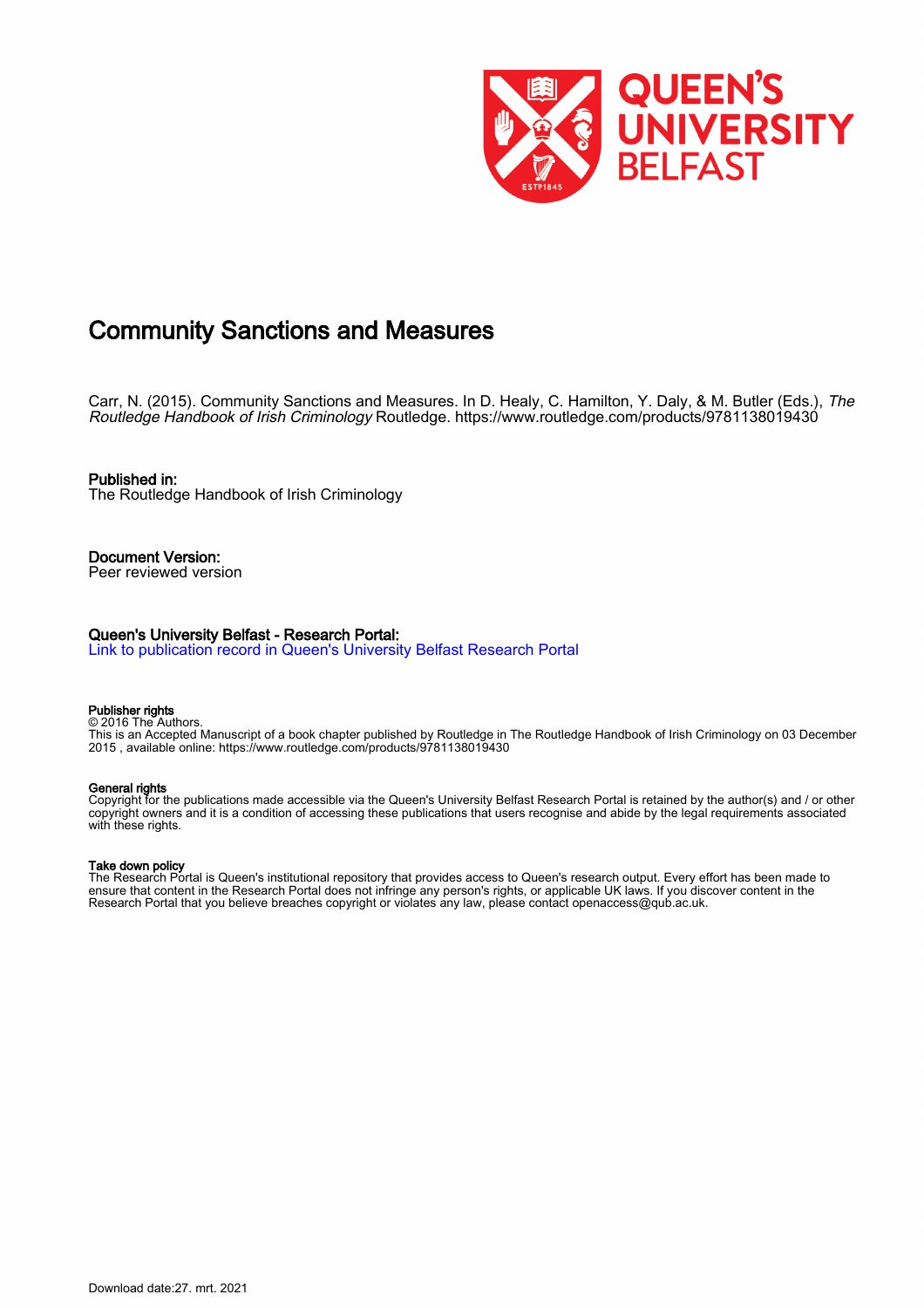### **Abstract**

This chapter explores the use of community sanctions in the Republic of Ireland and in Northern Ireland. It locates this discussion within a wider international landscape, where the numbers of people subject to supervision in the community has risen markedly. It explores some of the reasons for this growth alongside the rationalities that are deployed to promote the use of community sanctions over time. The differing trajectories of the two jurisdictions in respect of the evolution and use of community sanctions are explored, as are some of the factors that explain areas of divergence and commonality. The chapter concludes by critically considering penal reductionism as a point of policy convergence in the two jurisdictions.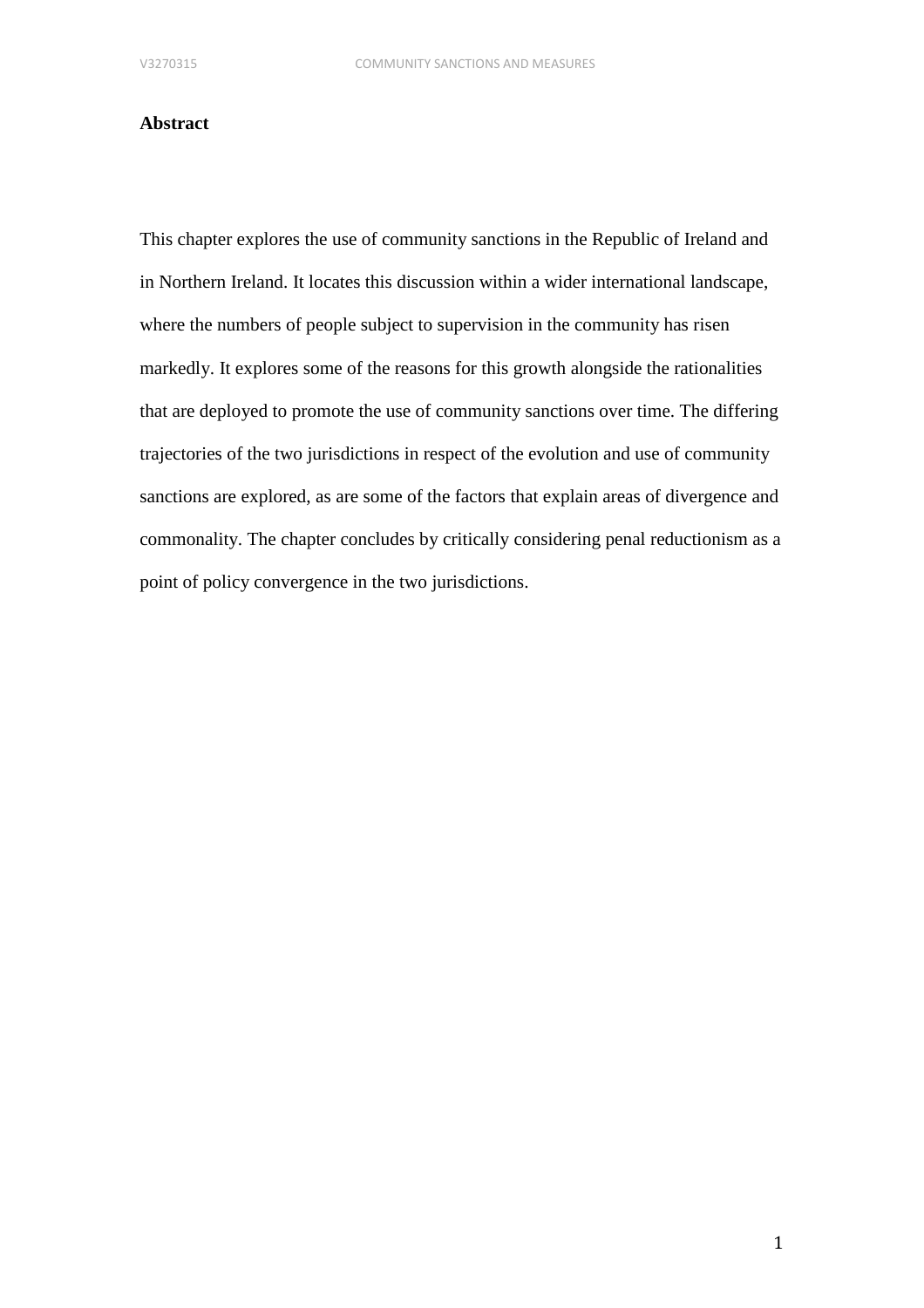## **Introduction**

This chapter explores the use of community sanctions in the Republic of Ireland and in Northern Ireland. The Council of Europe's (CoE) definition of Community Sanctions and Measures demarcates the field under study:

The term "community sanctions and measures" refers to sanctions and measures which maintain the offender in the community and involve some restriction of his liberty through the imposition of conditions and/or obligations, and which are implemented by bodies designated in law for that purpose. The term designates any sanction imposed by a court or a judge, and any measure taken before or instead of a decision on a sanction as well as ways of enforcing a sentence of imprisonment outside a prison establishment (Council of Europe 1992, Appendix para.1).

Included within the ambit of this definition are community sentences imposed by a court and post-custodial restrictions following release from prison (e.g. on licence). These are sometimes referred to as 'front-end' sentences and 'back-end' sentences respectively. Notably the definition above specifies that community sanctions and measures involve 'some restriction of liberty' through the imposition of conditions, which are overseen by a body designated in  $law$ .<sup>[1](#page-2-0)</sup> In the Republic of Ireland this body is the Probation Service, in Northern Ireland it is the Probation Board of Northern Ireland (PBNI). Both organisations carry out similar functions, but their constitution

<span id="page-2-0"></span> $<sup>1</sup>$  It is worth mentioning that fines, the most common sanction imposed by the courts in both the</sup> Republic of Ireland and Northern Ireland, are not included in this definition, *unless* there is a supervisory or 'controlling activity' to secure their implementation. More generally, Mair (2004) among others has critiqued the lack of attention paid towards this form of sentence within penological scholarship.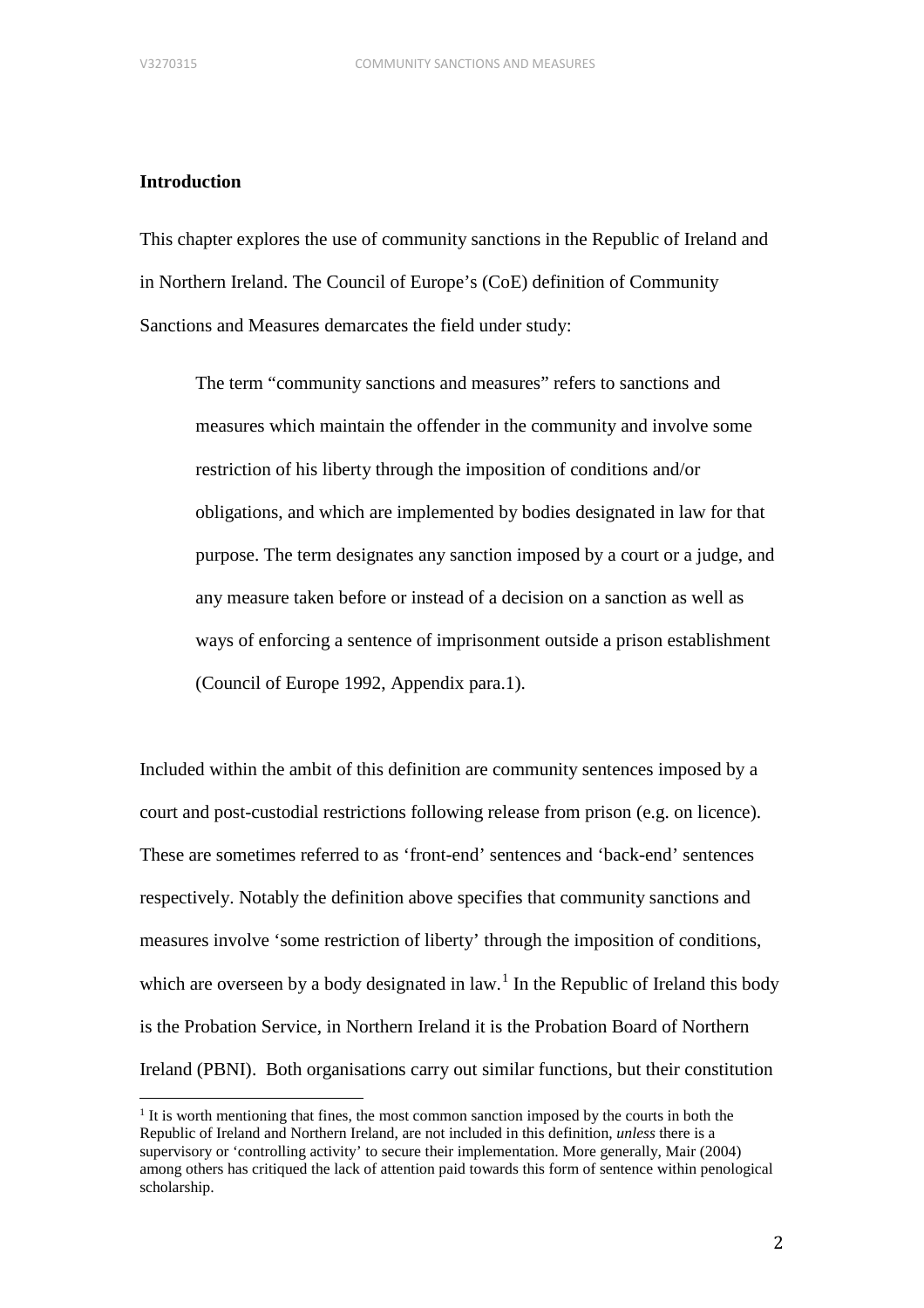and governance arrangements differ, as does the extent of their reach (evident in the differing proportions of people under forms of community supervision), and the legal frameworks in which they operate.

The chapter locates the Republic of Ireland and Northern Ireland within a wider international landscape, where the numbers of people subject to supervision in the community has risen markedly. It explores some of the reasons for this growth alongside the rationalities that are deployed to promote the use of community sanctions over time. The differing trajectories of the two jurisdictions in respect of the evolution and use of community sanctions are explored, as are some of the factors that explain areas of divergence and commonality. The chapter concludes by critically considering penal reductionism as a point of policy convergence in the two jurisdictions.

### **An expanding sphere**

Internationally the numbers of people subject to forms of supervision in the community has expanded exponentially (McNeill and Beyens, 2013). Yet, despite the rise in their use, and in some cases the increasing strictures placed on people within the community, this sphere of penality has been subject to relatively limited scholarly attention or public discourse. One reason for this oversight maybe the attention directed towards imprisonment in much of the criminological literature, particularly in light of the rise of 'mass incarceration' in the United States and prison expansionism elsewhere (Robinson et al, 2013; Clear and Frost, 2014; DeMichele, 2014).Yet if one takes the hyperactive incarceration rates of the US as one example, even there the numbers of people subject to community sanctions and measures is more than three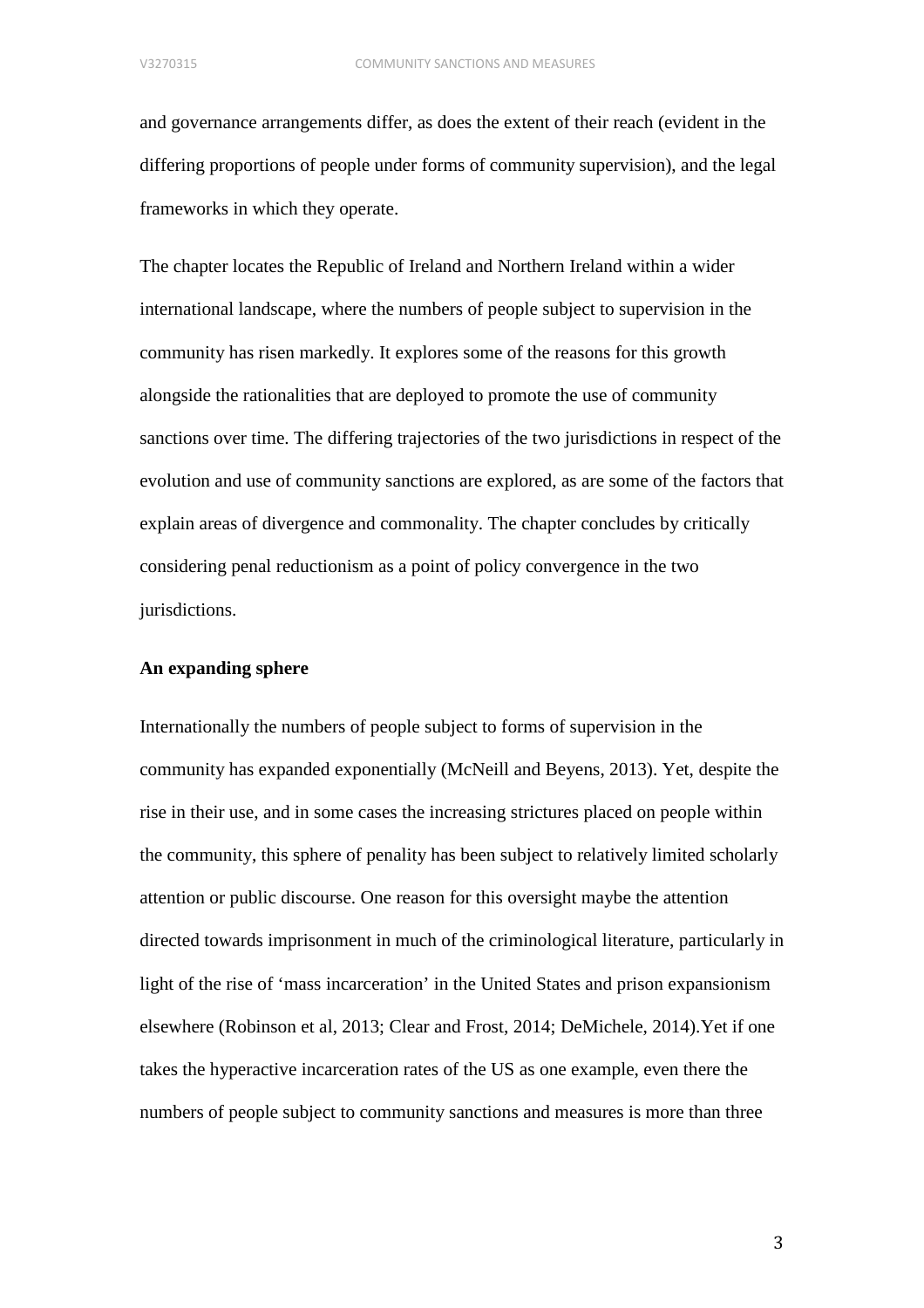times the numbers imprisoned (Herberman and Bonczar, 2014; Carson, 2014). [2](#page-4-0) Similarly in many European countries the numbers subject to sanctions in the community far exceeds the numbers imprisoned (see McNeill and Beyens, 2013 for an overview).

Another reason for the neglect of community sanctions may be their lack of visibility particularly when compared with the powerful visual iconography and cultural purchase of the prison (Brown, 2009). In one sense this is understandable, community sanctions are by their nature more spatially diffuse. They are not bounded by a physical structure in the same manner as a prison and the spaces and places where supervision occurs are not usually made publically visible. Our understanding of what they entail is therefore harder to picture and their penal character appears more oblique (Robinson, 2015). Furthermore, the language or 'branding' (Maruna and King, 2004), of community sanctions often renders their purpose unintelligible to the wider public. All of these factors contribute to what Robinson (2015) characterises as their 'Cinderella' status.

Lack of visibility combines with mutability to further obscure this field. Reflecting broader socio-cultural and penal trends the rationale for the use of community sanctions has changed over time. In an analysis of what they describe as the 'improbable persistence of probation', Robinson *et al* (2013: 321) identify a number of shifts in the function and legitimation of community sanctions and measures from the beginning of the twentieth century into the present. Initially grounded in penalwelfarism with an emphasis on the reform of the individual, the stated purposes of community sanctions have shifted in tandem with wider penal trends. The crisis in

<span id="page-4-0"></span> $^{2}$  At the end of 2013, there were an estimated 4,751,400 adults under community supervision in the United States. This equates to 1 in 51 of all adults in the US. This compares with an estimated 1,574,700 people imprisoned in the same time period (Carson, 2014).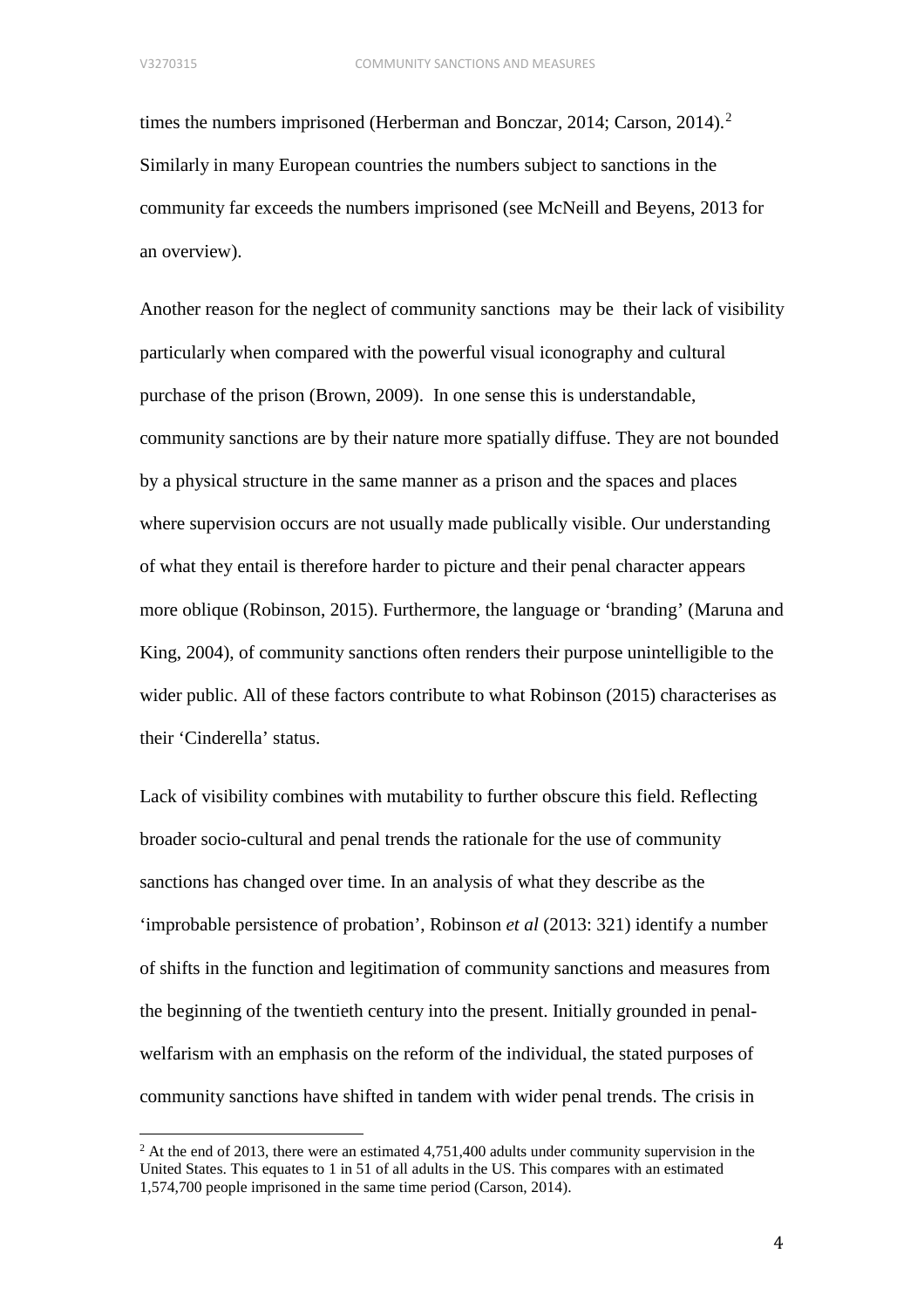penality from the 1970s onwards, most famously described by Garland (2001) in the *Culture of Control,* notes in particular the demise of rehabilitation in favour of more punitive approaches. Following the so-called 'decline of the rehabilitative ideal' (Allen, 1981), and the rise in the use of imprisonment, community sanctions have been repositioned and reframed in response.

Robinson *et al* (2013) note four distinct, (although not necessarily mutually exclusive), strategies of adaptation: managerial; punitive; rehabilitative; and, reparative. To take each of these in turn, the managerial adaptation refers to the increased emphasis placed on the categorisation and management of individuals in the most cost effective manner. The emphasis on *management* is instrumental and mutes any wider ambition of the transformation of the individual. Examples include the advent of 'offender management', perhaps best typified in the integration of prison and probation services in England and Wales under a National Offender Management Service (NOMS). Here as Worrall (2008:120) observes, the concept of 'offender management' serves to create: '…a narrative of 'joined up' penal thinking and costeffective delivery…' A narrative, which she argues is imaginary, invoking an illusion of social control – 'both impossible to achieve but also undesirable' (Worrall, 2008: 113).

Punitive adaptations include the recasting of community sanctions as 'punishment in the community'. In addition to public messaging about the 'toughness' of such sanctions, this has been associated with more intense supervisory requirements and increased penalties for non-compliance. Given the expanded reach of post-custodial supervision, the conditions attached to licences and recall practices can have a significant influence on the prison population through the so-called 'backdoor' sentencing route (Padfield and Maruna, 2006; Padfield, 2012).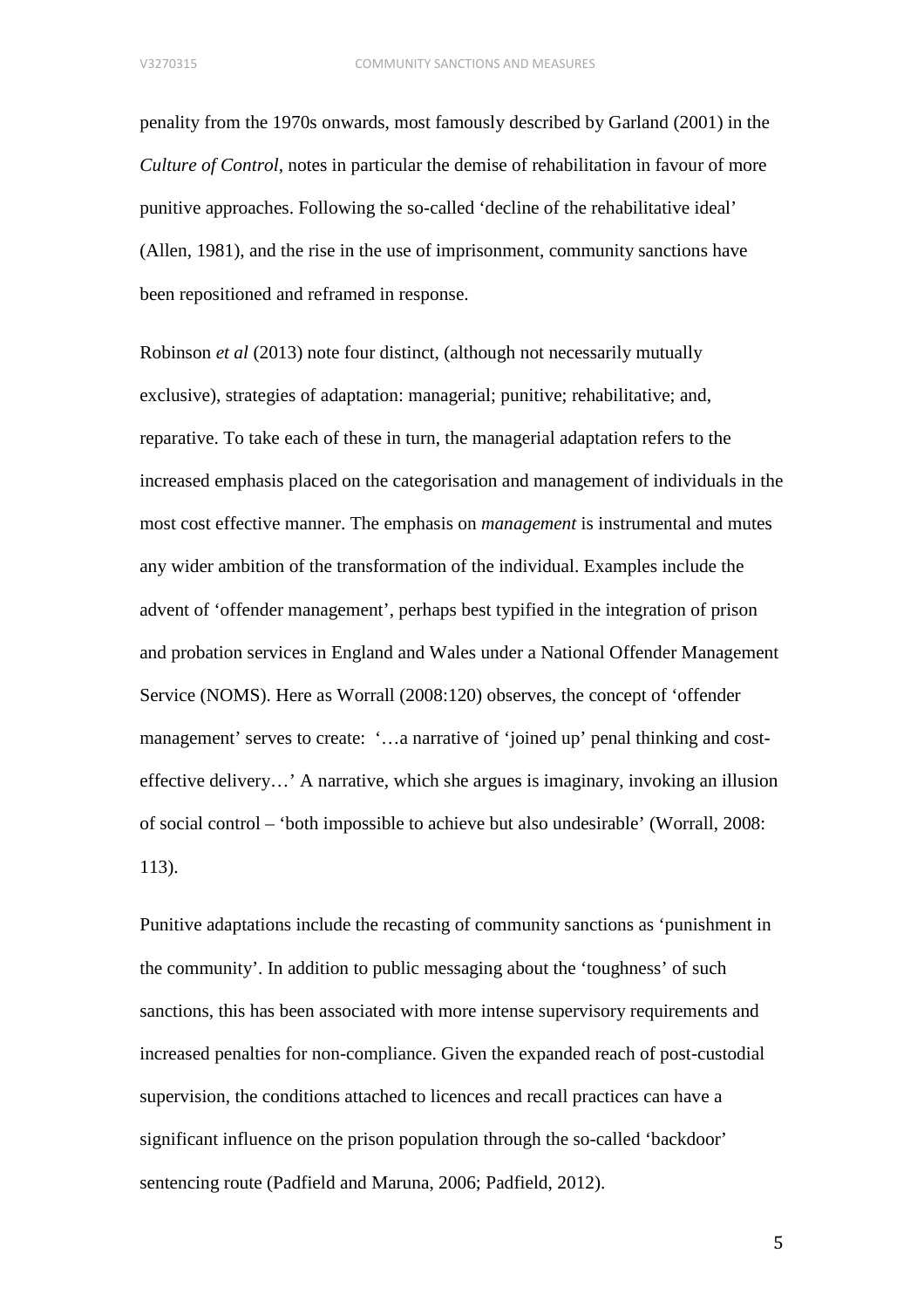The rehabilitative potential of community sanctions was given a renewed focus by an emphasis on 'evidence-based' approaches from the late 1980s onwards. The 'What Works?' initiative, which has advanced particular methodologies and approaches premised on the 'Risk-Need-Responsivity' (RNR) model of offender rehabilitation has been particularly influential (Ward and Maruna, 2007). With its emphasis on risk assessment as a means to target resources and the recasting of 'need' as criminogenic need (i.e. interventions should only be targeted at factors relating to risk of reoffending), we can see that this revived rehabilitation model intersects with the managerialism adaptation.

Reparation, the last adaptation described by Robinson *et al* (2013), is most closely associated with interventions, which allow some form of repair for the harm caused by offending (McIvor, 2011). Sentences, such as community service, involving unpaid work in the community may be regarded as reparative (although for a discussion about how they can be recast as expressly punitive sanctions see McNeill, 2009). Other forms of reparation include restorative justice approaches, which have gained increasing currency in many countries in recent years (Morris, 2002; Wood, 2015).

Similarly in Northern Ireland and the Republic various legitimations have been deployed over time to support the use of community sanctions (Carr, 2015a; Healy, 2015). In both jurisdictions there has been a rise in the use of community sanctions linked to increased resourcing and an expanded legislative remit. However, the rate of use of community sanctions compared to the numbers imprisoned differs across the two jurisdictions. In Northern Ireland the rate of use of imprisonment compared to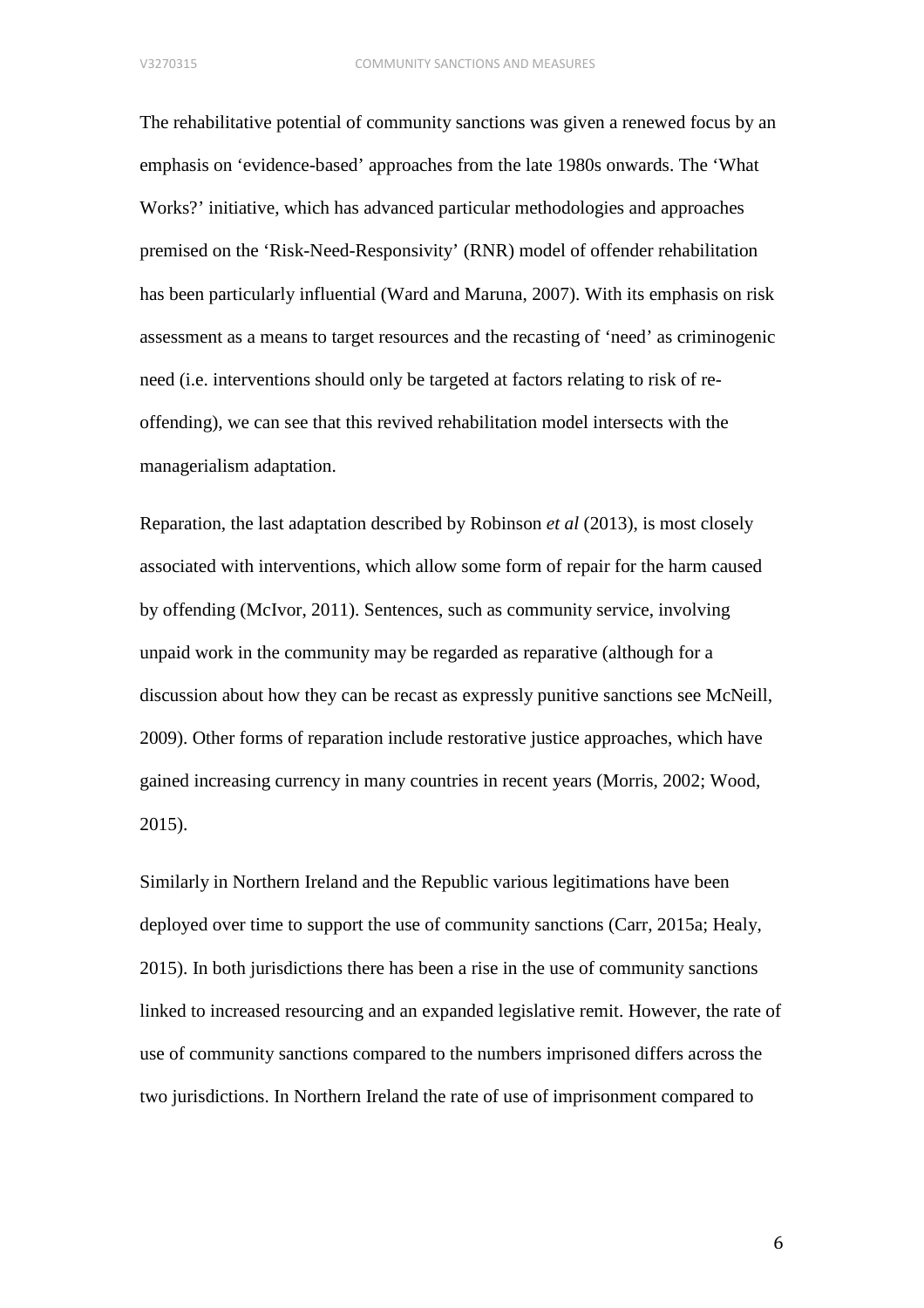community sanctions is broadly equivalent (Graham and Damkat,  $2014$ ).<sup>[3](#page-7-0)</sup> In the Republic of Ireland committals to prison exceed community sentences imposed by a rate of more than two to one (Probation Service, 2014; Irish Prison Service, 2014). [4](#page-7-1) Importantly a significant proportion of committals to prisons in the Republic of Ireland are as a result of non-payment of a court ordered fine (DoJE, 2014). Understanding the variance in the use of community sanctions directs attention towards, social and cultural contexts, historical trends, sentencing practices, the purpose and character of these sanctions and their interrelationship with other forms of penality - most notably the use of imprisonment.

### **Historical Context**

Both Northern Ireland and the Republic share a common antecedent legislation in the form of the *Probation of Offenders Act, 1907.* Reflecting a welfarist (or perhaps paternalist) orientation, this Act famously refers to the probation role as one of 'advising, assisting and befriending'. Evidence of the inertia in criminal justice policy in the Republic of Ireland, this statute continues to provide the core legislative basis for probation there, despite a recent commitment towards legislative reform in the form of the *Criminal Justice (Community Sanctions) Bill, 2014.*

For much of the twentieth century legislation governing the administration of community sanctions in Northern Ireland followed legislation introduced in England and Wales. However, in relative terms probation in Northern Ireland was poorly resourced and concentrated in the main urban areas (Fulton and Carr, 2013). The

<span id="page-7-0"></span><sup>&</sup>lt;sup>3</sup> Sentencing statistics from 2013 show that 3769 prison sentences were issued by the courts compared to 2823 community orders (probation orders, community service orders and combination orders). Separate information is not provided in this dataset on sentences combining elements of community and custodial supervision (Graham and Damkat, 2014).

<span id="page-7-1"></span><sup>4</sup> In 2013 there were 12,849 committals to prison under sentence compared to 5726 community sentences (Irish Prison Service 2014 and Probation Service 2014).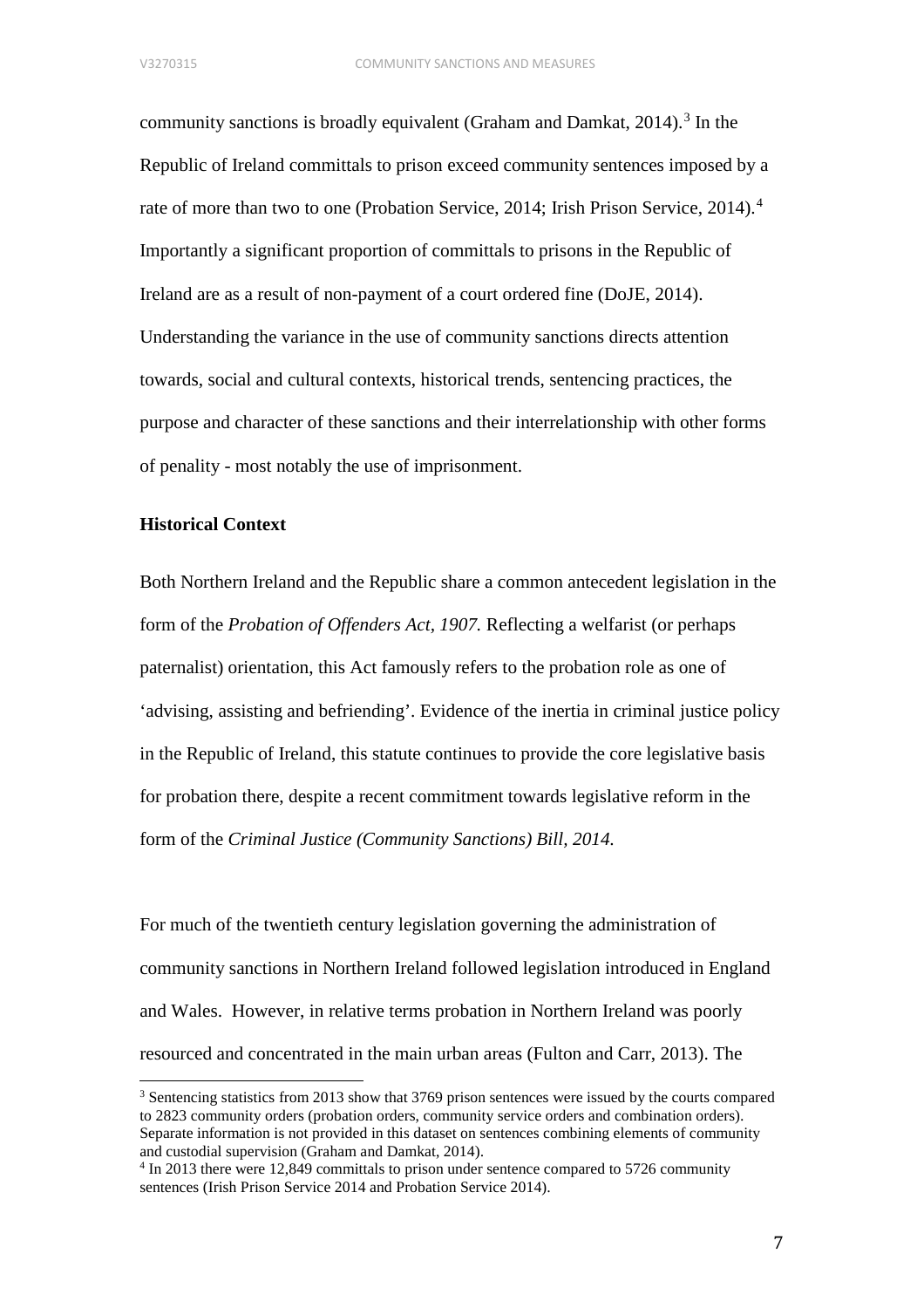establishment of a trainee scheme linked to a social work qualification led to an increased emphasis on professionalization and an expansion of probation services in the 1970s. However, this coincided with the outbreak of the Troubles, which profoundly affected all aspects of Northern Irish society including the administration of criminal justice.

Many agencies within the criminal justice system became embroiled with the conflict, most notably the prisons and police, but the probation service adopted a stance of 'neutrality' (Carr and Maruna, 2012). Essentially this meant that the probation officers did not work with people whose offences were of a political nature (unless on a voluntary basis regarding welfare concerns). The reasons put forward for this stance, which was endorsed by the National Association of Probation Officers (NAPO), were both principled and pragmatic. It ultimately meant that probation continued work at a community level and probation officers were not viewed as 'legitimate targets' by paramilitary organisations (Carr and Maruna, 2012).

Legislation enacted in 1982 established the Probation Board for Northern Ireland (PBNI) as a non-departmental public body. This meant that direct governance of probation moved from a government department to a separate body overseen by a Board. Addressing deficits in legitimacy in state-administered criminal justice during the course of political conflict formed part of the rationale for the establishment of an independent board comprising of community representatives (Carr, 2015a). Today, however, this issue is arguably more symbolic than tangible. PBNI receives its entire funding from government and is required by legislation to 'give effect' to the directions of the Department of Justice; therefore the extent of independence or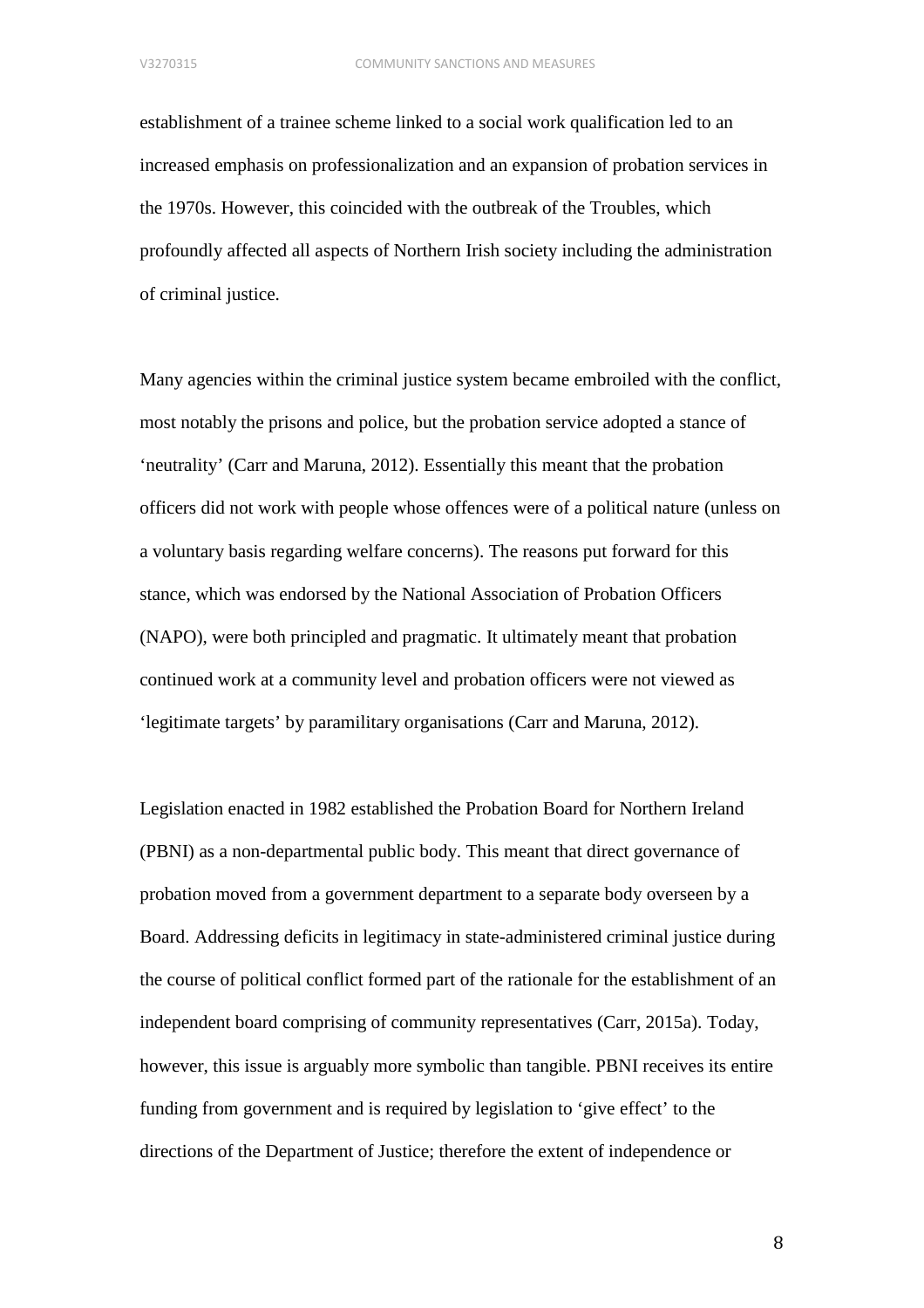community involvement in its operations is limited in scope. [5](#page-9-0) This realignment is evident in its budgetary allocation. When it was first established the PBNI allocated 20 per cent of its budget to community based organisations; by 2009 this proportion had declined to just 7 per cent (O'Mahony and Chapman, 2007; Carr, 2015a).

Throughout the 1990s and the 2000s a series of legislation was passed which further extended provisions for community sanctions and the role of the PBNI. The *Criminal Justice Order (Northern Ireland) 1996* updated the law in relation to the main community sentences – Probation Orders, Community Service Orders (CSOs) and Combination Orders – and set out the dual purpose of such orders (protecting the public and securing the rehabilitation of the offender). Following the Good Friday Agreement the Criminal Justice Review (2000) focused on the administration of justice in Northern Ireland and considered the feasibility of amalgamating prisons and probation into a unitary offender management service, akin to the model that was eventually adopted in England and Wales (Mair and Burke, 2012; Raynor, 2012). Ultimately the Review team did not recommend such an approach in Northern Ireland, largely because of the difficulties facing the prisons (Blair, 2000).

These difficulties followed from the manner in which the prisons had been so closely entwined in the conflict. The prisons were battlegrounds for many of the key events of the Troubles, including internment without trial and the death of ten men on hunger strike (Gormally *et al*, 1993). Prison staff were considered 'legitimate targets' by paramilitaries and twenty-nine prison officers were killed in the course of the

<span id="page-9-0"></span><sup>&</sup>lt;sup>5</sup> The relevant legislation specifies: 'The Department of Justice may, after consultation with the Board, give the Board directions of a general character as to the exercise and performance of its functions, and the Board shall give effect to any such directions.' [Probation Board (Northern Ireland) Order, 1982, Part: 6].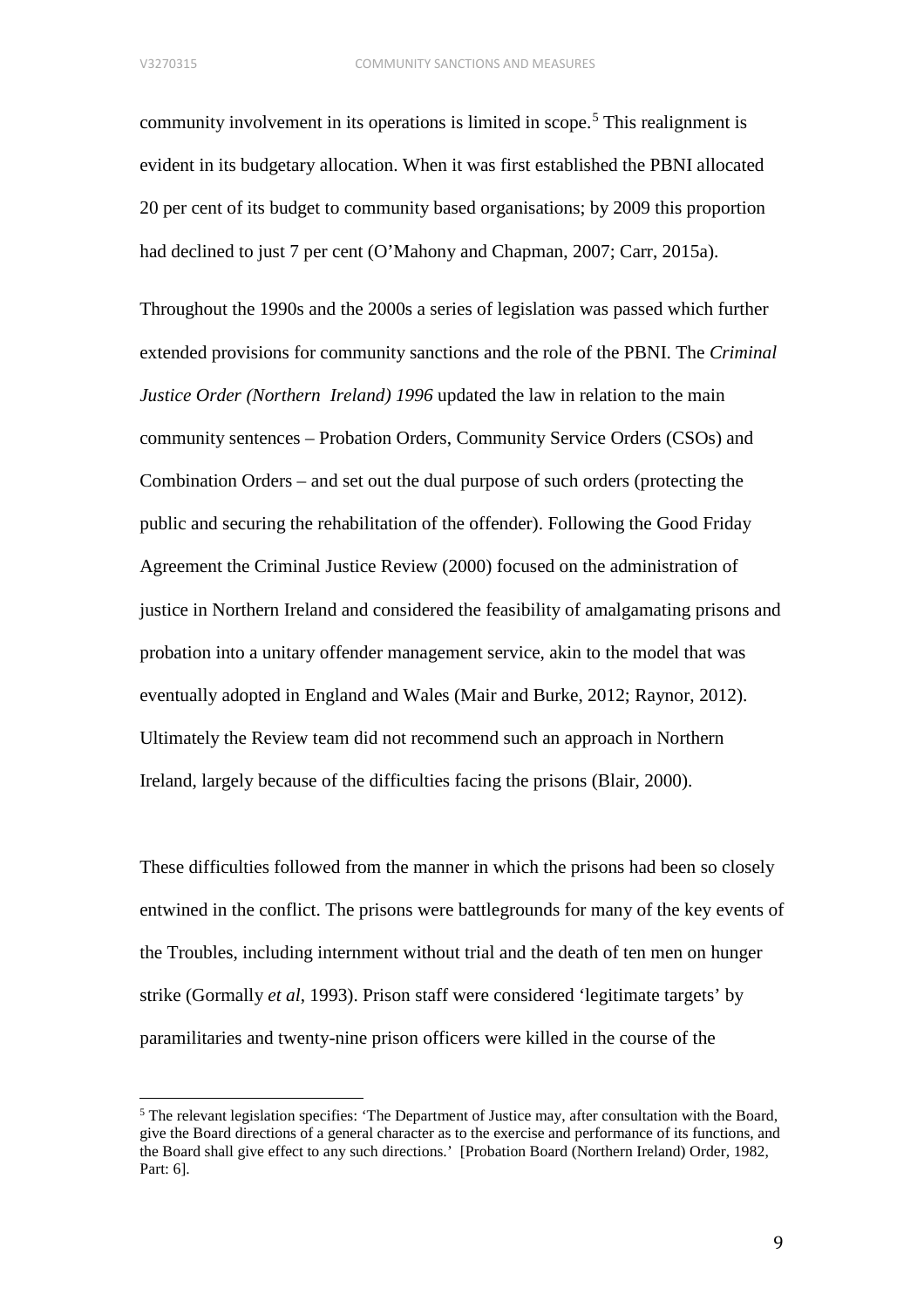Troubles. [6](#page-10-0) In the post-conflict period the prisons were required to significantly downsize, prompted in part by a prisoner-release scheme (McEvoy, 2001). It was also necessary to move from a highly securitized model towards more 'normalised' operations. However, as the Owers' Review of the Prison Service (2011) and subsequent inspection reports make clear (CJINI, 2013; 2014), this process has been painstaking and the challenges involved are still evident in the present day.

Further legislation throughout the 2000s consolidated probation's public protection role and throughout this period the systems and processes developed by PBNI placed a strong emphasis on risk assessment. The *Criminal Justice Order (NI) 2008*  introduced so-called 'public protection' sentences, in certain circumstances extending the periods of post-custodial supervision. The effects of this legislation on the work of PBNI is discussed further below. While probation in Northern Ireland followed some of the similar trends evident in England and Wales, including an increased focus on risk and public protection, it did not do so to the same degree. Some of the reasons for this divergence include the impact and legacy of political conflict on all aspects of the criminal justice system and the fact that historically such a strong emphasis had been placed on probation's community-based role (O'Mahony and Chapman, 2009; Carr, 2015a).

In the Republic of Ireland the pace of legislative change has been much slower. As already noted, the main legislative instrument is more than a century old. Various analyses have put forward reasons for the torpor in criminal justice policy (Kilcommins *et al*, 2004; O'Sullivan and O'Donnell, 2012; Rogan, 2011). These include low crime rates for much of the twentieth century, the role of wider

<span id="page-10-0"></span>6 Since 1994, following the official ceasefires one prison officer has subsequently been killed. In 2012, David Black, a prison officer was murdered on his way to work: http://www.theguardian.com/uknews/2014/feb/05/charge-murder-prison-officer-northern-ireland-david-black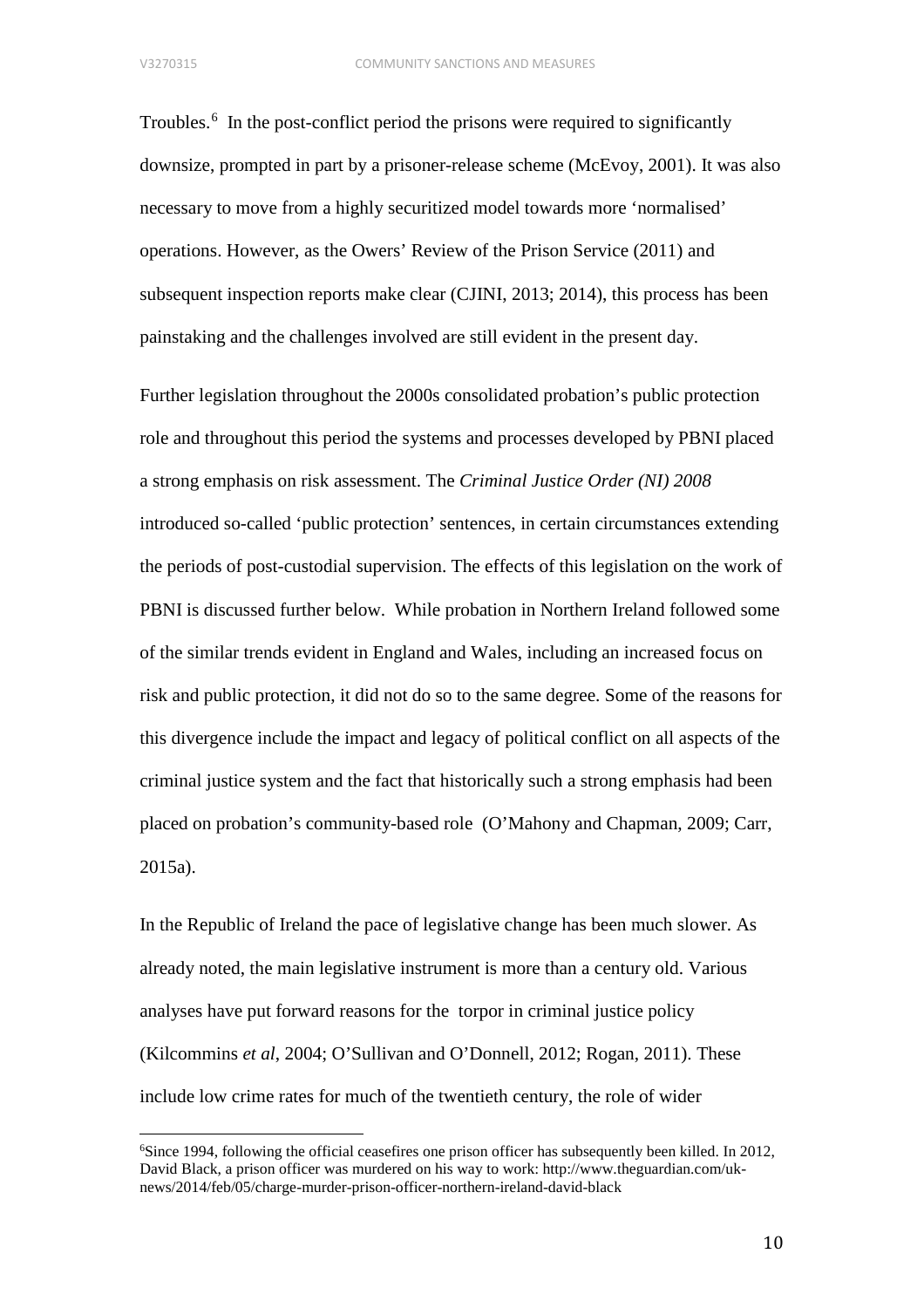institutions of social control, and poorly developed governance and administrative infrastructures. These analyses have variously been applied to prisons, youth justice and wider social policy, and in this respect the position of community sanctions while remarkable is not especially unique (Healy, 2015).

Evidence of the under-development of the Probation Service in the Republic of Ireland is provided in McNally's (2007) historical account, which notes that until the 1940s there were just four probation officers employed in the entire country, and until 1968 there was no full-time officer working outside of Dublin. By 1973, following some investment in the service, the numbers of probation officers employed across the country rose to 47 (Kilcommins *et al*,, 2004; McNally, 2007). In the latter part of the twentieth century, where community sanctions have garnered policy attention, it has largely been in the context of their potential to act as a penal reduction mechanism. Most notably the Whitaker Report (1985) recommended that prison should be used as a sentence of last resort and that community sanctions should be used to a greater degree.

The government's five-year plan for the *Management of Offenders* (1994) further recommended an expanded role for the Probation Service, again positioned as an alternative to custody in the context of an escalation in the prison population. In parallel, various reports have also decried the lack of investment in the service. For example the *Final Report of the Expert Group on the Probation and Welfare Service (1999),* the first substantial review of Probation in the history of the State, noted:

Mechanisms to maximise non-custodial sanctions for offenders are seriously underdeveloped and under-funded in the Irish context relative to custodial options. (Expert Group, 1999:5)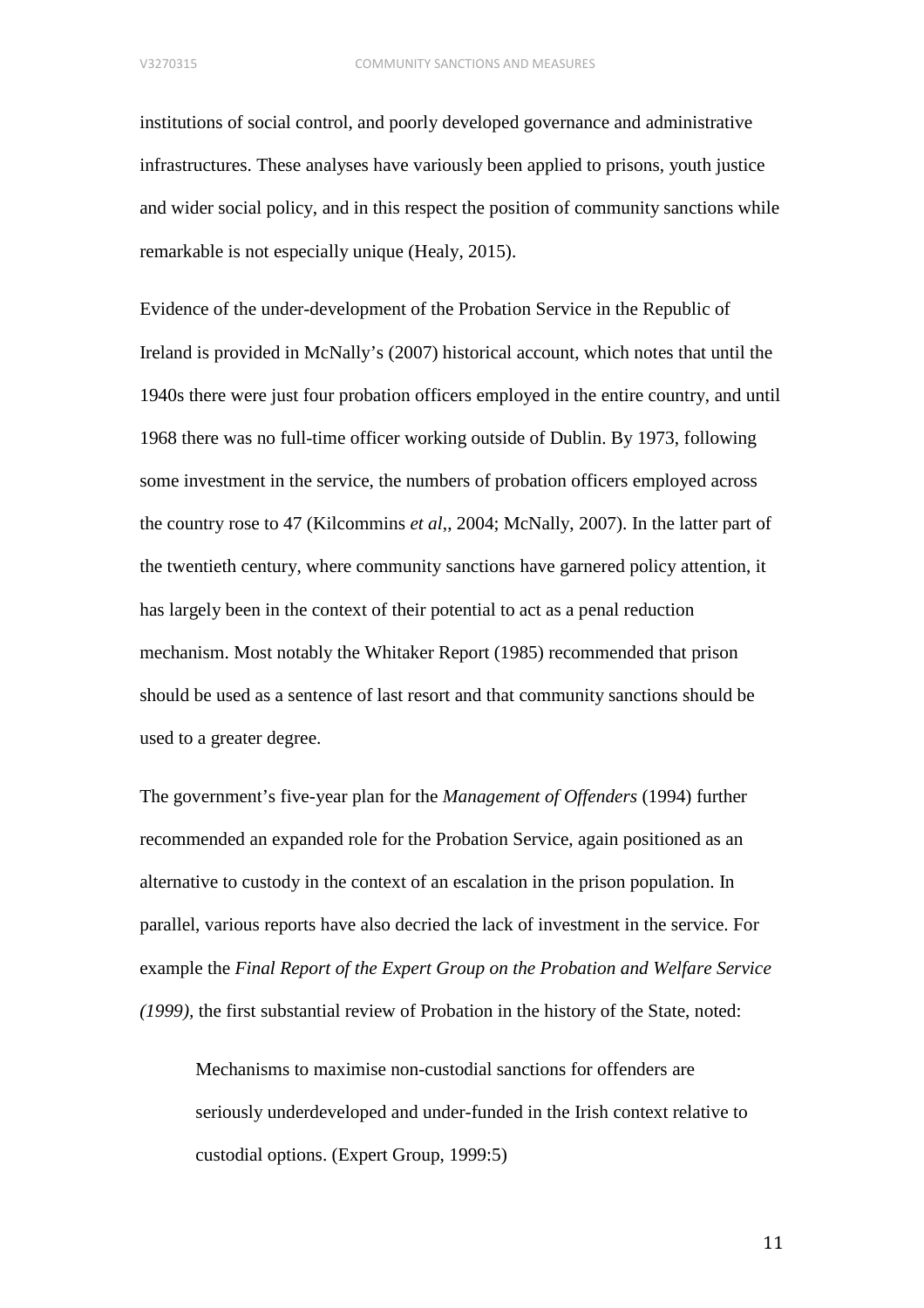The most significant expansion in the role of the service to date came with the passage of the *Criminal Justice (Community Service) Act, 1983*, which introduced Community Service Orders (CSOs) (McCarthy, 2014). The Irish legislation was largely modelled on English legislation enacted in 1972 (similar legislation had been introduced in Northern Ireland in 1976). In 2011 amending legislation (the *Criminal Justice (Community Service) Amendment Act, 2011)* was enacted which required the court to consider the imposition of a CSO as an alternative to custody for sentences of 12 months or less. The legislation also allowed for the imposition of a CSO as an alternative to prison sentences exceeding this length, however, it is not a requirement that the courts make this consideration when imposing a longer sentence of imprisonment. The evident intention of the 2011 Act was to encourage a greater use of community service by the judiciary and consequently to reduce the resort to short prison sentences.

Legislation enacted in the 2000s (*Children Act, 2001; Sex Offenders' Act, 2000; Criminal Justice Act, 2006, Fines Act, 2010)* has further expanded probation's mandate. By 2007 the number of probation officers in the Republic had risen to 260 (O'Donovan, 2008). In tandem with this widening remit, there has been an increased emphasis placed on risk assessment and public protection, evident in the introduction of standardized risk assessment tools and a greater systemization of practice (Carr and Maguire, 2012; Fitzgibbon *et al*, 2010).

With divergent historical pathways, legislative frameworks and resources, community sanctions in the two jurisdictions in Ireland have developed in different ways. The following sections detail current trends in the use of community sanctions highlighting points of variance and commonality.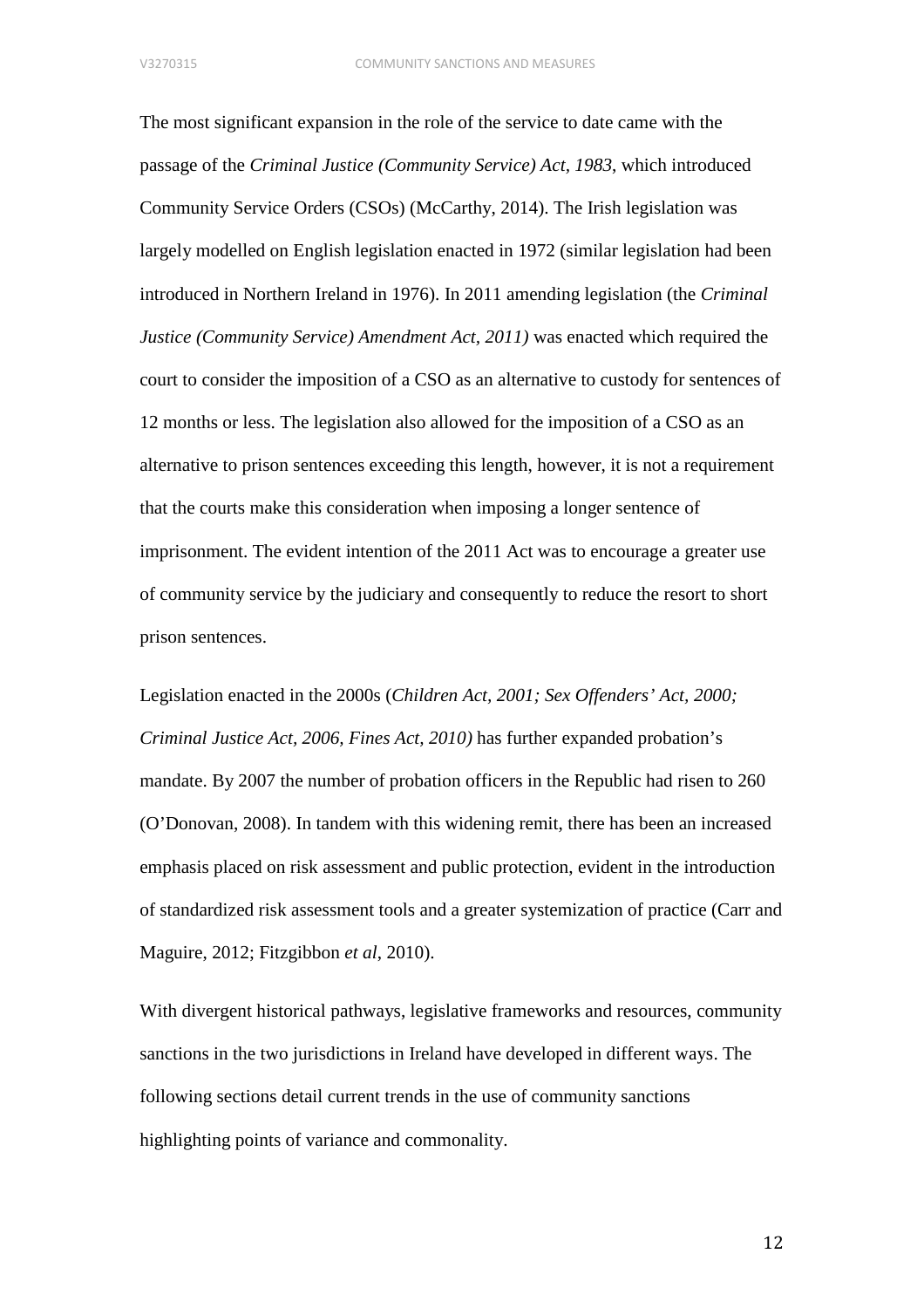## **Trends in community sanctions and measures in Northern Ireland**

On 31<sup>st</sup> March 2014 there were 1890 people detained in prison in Northern Ireland. On the same date there were approximately 3443 people under supervision in the community. [7](#page-13-0) One of the main roles of the Probation Board is the provision of reports to court with PBNI preparing almost 6,000 Pre-Sentence Reports (PSRs) per year  $(PBNI, 2014).$ <sup>[8](#page-13-1)</sup> PSRs are requested by the court following conviction but prior to sentencing. These reports provide background information on the defendant's social and personal circumstances, including education, employment and living arrangements. Linked to the advance of risk-oriented approaches, an assessment of the defendant's likelihood of re-offending and risk of causing serious harm is also included with the assessment of risk being informed by the use of risk assessment tools. In Northern Ireland, the ACE (Assessment, Case Management and Evaluation) assessment tool is used by probation officers to assess likelihood of re-offending within a specific time period. Further specialized risk assessment tools are used based on the offence (e.g. sexual or domestic violence) and where there are concerns regarding serious harm.

The community sanctions available to the court are prescribed in legislation. The *Criminal Justice (Northern Ireland) Order, 1996* outlines that the purpose of a Probation Order is to 'secure the rehabilitation of the offender' to ensure the protection of the public from harm by preventing the commission of further offences (Article 10, 1). A Probation Order involving supervision by a probation officer can be for a minimum duration of 6 months and a maximum of 3 years. Within this

<span id="page-13-0"></span><sup>7</sup> This figure is derived from PBNI caseload data, which notes that on 31.03.14 there were 4,652 people subject to supervision. Of this number approximately three-quarters of people (74%) were supervised in the community, the remainder were in prison (PBNI, 2014).

<span id="page-13-1"></span><sup>&</sup>lt;sup>8</sup> A much smaller number of Short Pre-Sentence Reports are also prepared (880 in 2013). These reports are prepared within a shorter time frame and usually in relation to a specific sentence (e.g. assessment for suitability for a community service order) (PBNI, 2014).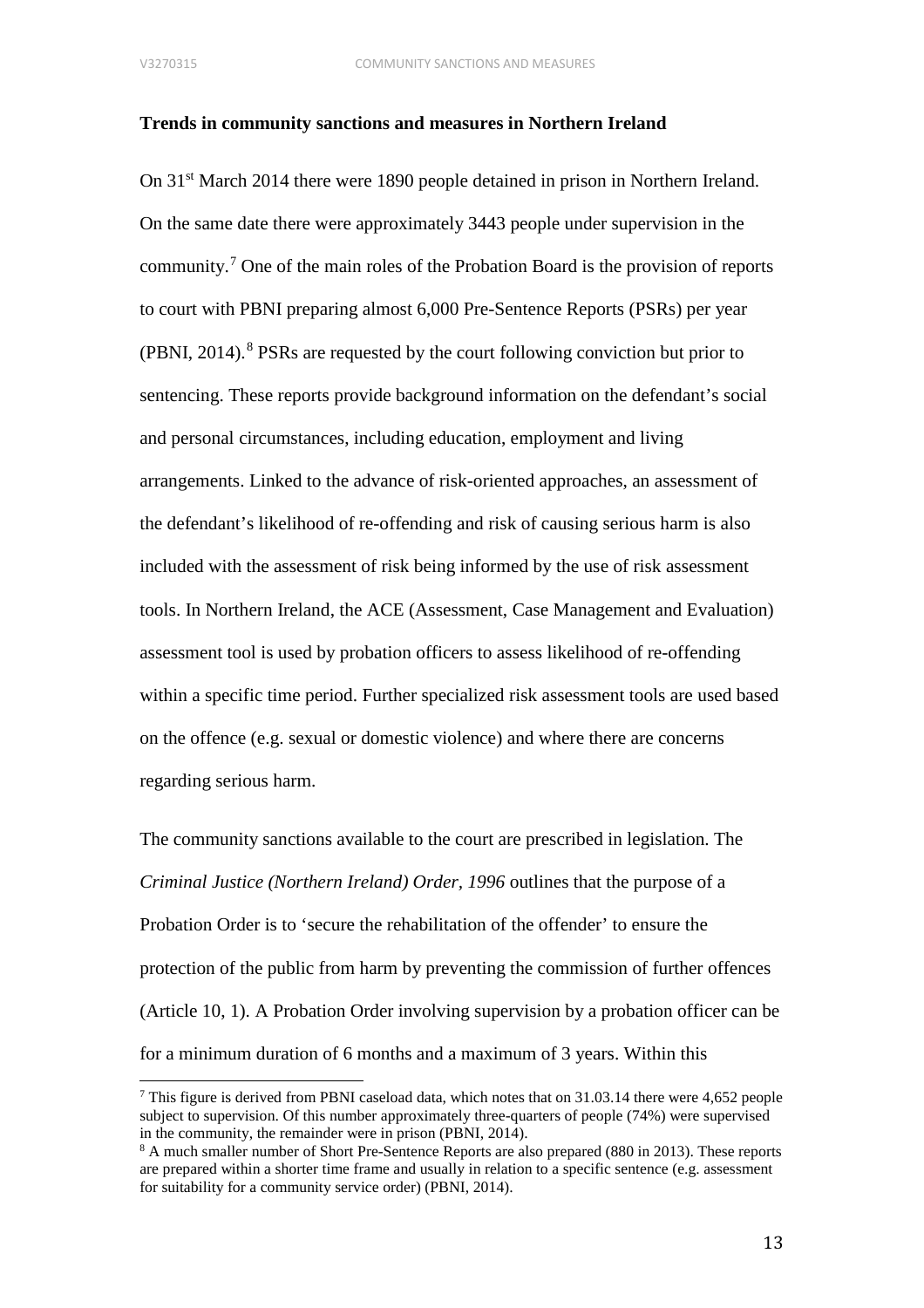legislation Community Service Orders (unpaid work in the community) are set out as alternatives to custody, to be considered when the offence is otherwise 'punishable by imprisonment'. Combination Orders (combining probation supervision and community service) are also provided for within this legislation.

As Robinson *et al* (2013) note, different rationalities to legitimate the use of community sanctions are deployed to varying effects over time. As will be evident from the above, community sentences in Northern Ireland embody differing penal purposes including rehabilitation, public protection and reparation. First introduced in 1976, Community Service Orders are also framed as 'alternatives to custody,'[9](#page-14-0) thereby ostensibly serving a penal reductionist function. It is notable that in recent years the numbers of Community Service Orders have declined in Northern Ireland, while other forms of sanctions, in particular those that meld elements of custody and community supervision have come increasingly to the fore. To a certain extent this has been driven by an increased focus on risk management and public protection (Carr, 2015a).

**Table 1** shows the rise in the number of people supervised by PBNI in recent years. It illustrates that since 2010 the number of people supervised has risen by over 14 per cent. The number of people subject to supervision as a result of a community sentence has risen, as have the number of people supervised on licence. However, the number of people supervised on licence has grown at a faster rate, accounting for an increased proportion of PBNI caseload over time.<sup>[10](#page-14-1)</sup>

<span id="page-14-0"></span><sup>9</sup> Community Service Orders were initially introduced under *The Treatment of Offenders (Northern Ireland) Order 1976.* The Northern Ireland legislation was largely modeled on legislation introduced in England and Wales in 1972.

<span id="page-14-1"></span> $10$  The data in this table is derived from PBNI caseload statistics (PBNI, 2014). It is based on the number of people under supervision on 31.03.14 by sentence type. The PBNI note that a person is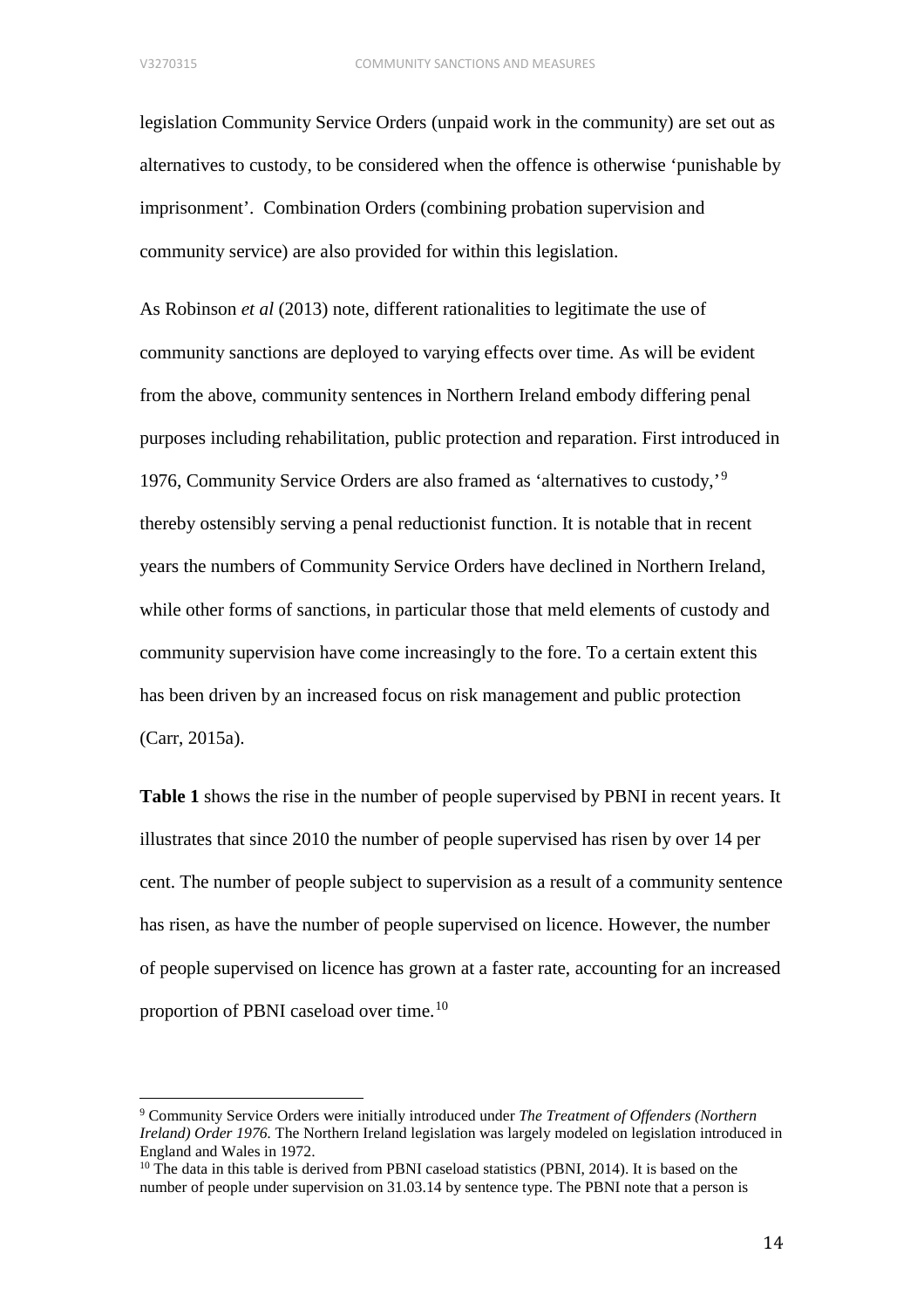# **Table 1: Northern Ireland: Number of people under supervision by sentence**

# **type (2010-2014)**



This trend illustrates an increased movement towards post-custodial supervision. This is driven in part by an increase in dual sentences such as Determinate Custodial Sentences (DCS), which combine an element of prison with post-custodial supervision. These sentences were introduced under the *Criminal Justice (Northern Ireland) Order, 2008* and their number rose by 32 per cent between 2013 and 2014 (from 1,130 to 1,497) (PBNI, 2014). The *Criminal Justice (Northern Ireland) Order, 2008* also introduced so-called 'public protection' sentences – Extended Custodial

counted once for each type of supervision to which they are subject. There may be some double counting because a person may be subject to more than one type of order at any one time.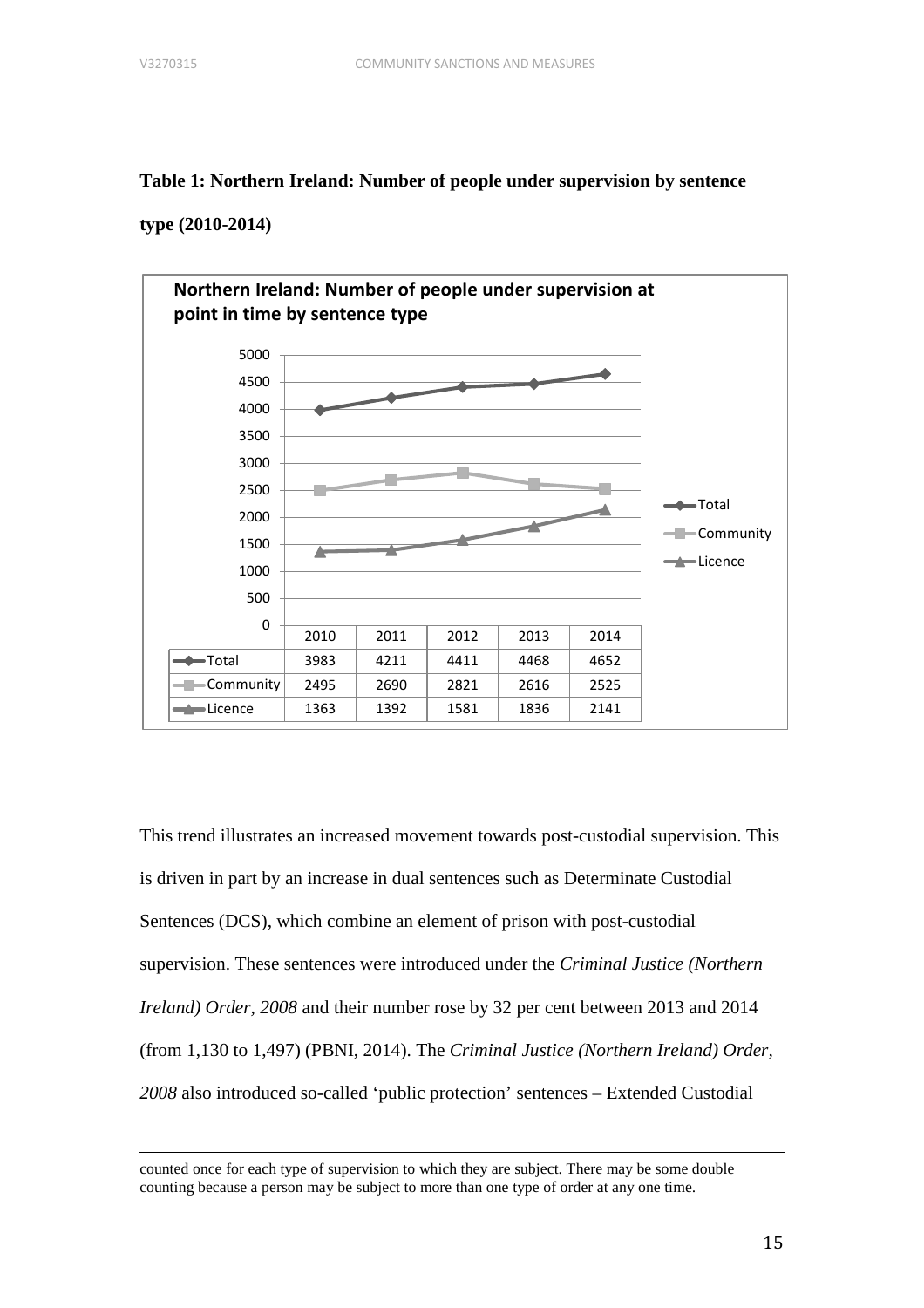Sentences (ECS) and Indeterminate Custodial Sentences (ICS).<sup>[11](#page-16-0)</sup> This allows a court to impose prison sentences with longer periods of post-custodial supervision for specified offences of a violent and/or sexual nature. In the case of Indeterminate Custodial Sentences no release date is given, instead a tariff date is set at which point the prisoner *may* become eligible for consideration for release by the Parole Commissioners for Northern Ireland (PCNI, 2014). The numbers of Extended and Indeterminate custodial sentences have also risen in recent years (Graham and Damkat, 2014).

However, the rise in the population under supervision in the community has not been matched by a reduction in the use of imprisonment. In tandem with the increase in numbers of people under some form of community supervision, the prison population in Northern Ireland has also grown. Between 2009 and 2013 the prison population rose by 28 per cent (DoJ, 2014). Some of the reasons for this expansion include increased sentence lengths and a rise in the number of people recalled to prison as a consequence of breach of their licence conditions (DoJ, 2014).<sup>[12](#page-16-1)</sup>

## **Trends in community sanctions and measures in the Republic of Ireland**

In the Republic of Ireland the Probation Service is a public sector agency of the Department of Justice and Equality. Formerly, the Probation and Welfare Service, the term 'welfare' was dropped from its title in 2006 in order to 'provide greater clarity' in regard to the service's core business (Geiran, 2012:22). The *Probation of Offenders* 

<span id="page-16-1"></span><span id="page-16-0"></span><sup>&</sup>lt;sup>11</sup> This legislation was largely modeled on the Criminal Justice Act, 2003 in England and Wales. It also led to the establishment of the Parole Commissioners for Northern Ireland, replacing Life Sentence Review Commissioners. An Extended Custodial Sentence (ECS) can be imposed when a person has committed a specified violent or sexual offence and where the court believes that there is a likelihood of reoffending. The sentence involves time spent in custody (min. one year), followed by a period supervised in the community (extension period). Similar conditions apply for Indeterminate Custodial Sentences (ICS) however, the court must first determine that an ECS is not an appropriate sentence.  $12$  By December 2013, people who had been recalled to prison accounted for 11% of the prison population (DoJ, 2014).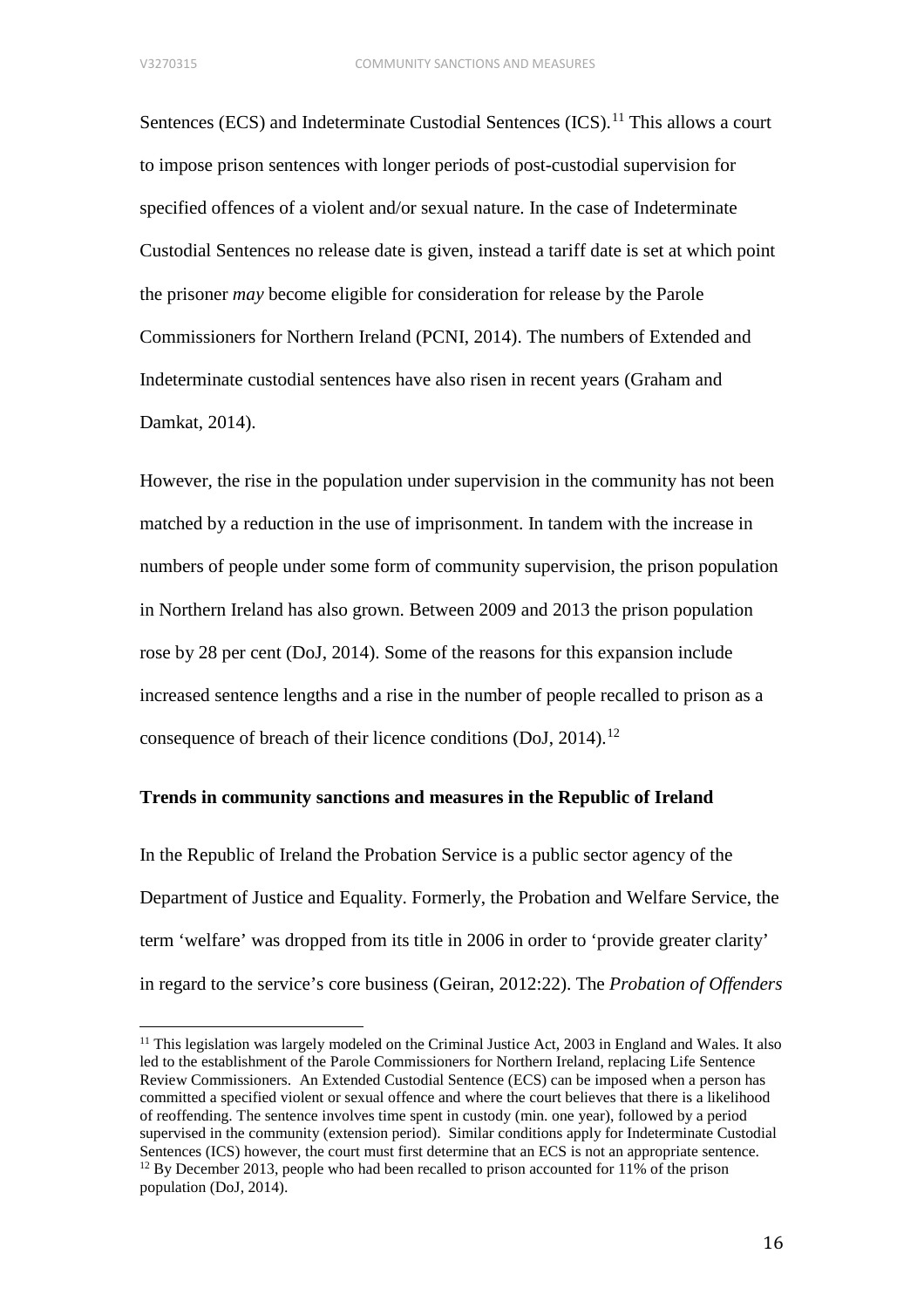*Act (1907)* remains the main statutory framework for community sanctions in the Republic of Ireland, although legislative reform in the form of the *Criminal Justice (Community Sanctions) Bill (2014)* is promised. In 2013 the Probation Service supervised 15,984 people in the community (Probation Service, 2014).<sup>[13](#page-17-0)</sup> Similar to the PBNI, the preparation of Pre-Sentence Reports for the courts is a core function. In 2013 just over 5,000 requests for PSRs were received from courts across the country (Probation Service, 2014). Information on new orders supervised between 2011 and 2013 is outlined in **Table 2** below. From this we see that Community Service Orders, Probation Orders and 'Supervision during Deferment' constitute the majority of supervision in the community.

# **Table 2: Republic of Ireland new orders supervised by the Probation Service (2011-2013)**

|                                                      | 2011 | 2012 | 2013 |
|------------------------------------------------------|------|------|------|
| <b>Probation Orders</b>                              | 2033 | 1742 | 1640 |
| <b>Supervision during deferment</b>                  | 1882 | 1695 | 1732 |
| <b>Community Service Order</b>                       | 2738 | 2569 | 2354 |
| <b>Fully Suspended Sentence with Supervision</b>     | 570  | 599  | 753  |
| <b>Partially Suspended Sentence with Supervision</b> | 434  | 389  | 440  |
| <b>Post Release Supervision Orders</b>               | 25   | 43   | 40   |
| <b>Other Orders</b>                                  | 131  | 131  | 126  |
| <b>Life Sentence Supervision</b>                     | 70   | 73   | 76   |
| <b>Sex Offender Supervision</b>                      | 173  | 209  | 211  |

Note: Figures derived from Probation Service Annual Report (2013).

<span id="page-17-0"></span> $<sup>13</sup>$  This number includes people released from prisons, including those involved in the Community</sup> Return Scheme and 'repatriated offenders' (Probation Service, 2014).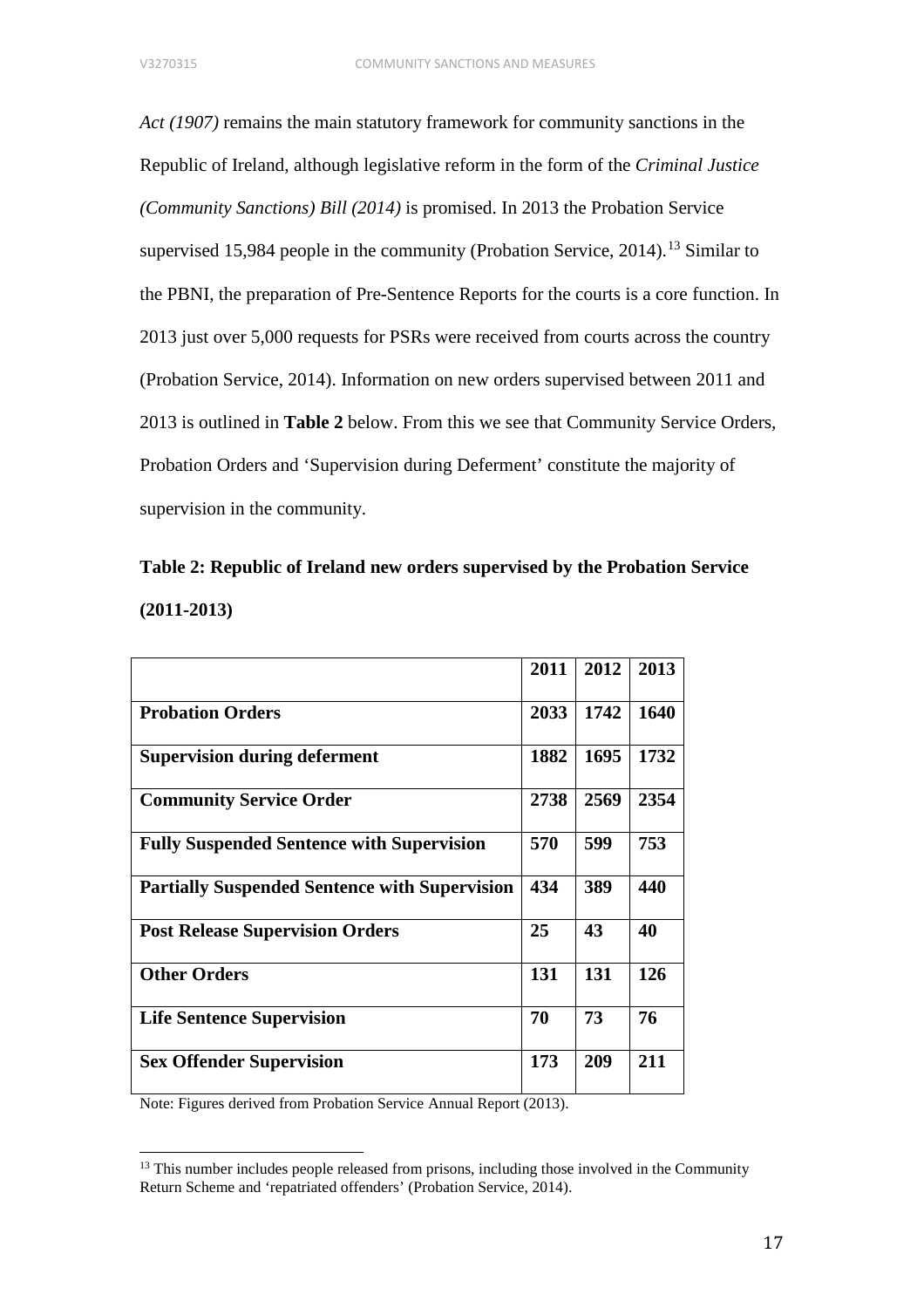Probation Orders have a legislative basis under the *Probation of Offenders Act (1907)*  and Community Service Orders are legislated for under the *Criminal Justice (Community Service) Act, 1983 (as amended)*. 'Supervision During Deferment', however, is not in fact a sentence in legislation, <sup>14</sup> and, as the name suggests it is a supervision while the actual imposition of a sentence is deferred. It has been characterised as a particular form of 'judicial innovation' (Healy and O'Donnell, 2005). In other words it is a form of community supervision that has been created by the judiciary in the absence of legislation. The slow pace of legislative reform has been advanced as one explanation for this innovation; another may be the independent character of the Irish judiciary (Healy and O'Donnell, 2005; Maguire, 2010) and the lack of sentencing guidelines (see Maguire in this volume). [15](#page-18-1) Whatever its basis it remains popular and, as **Table 3** shows, in the last year for which figures are available  $(2013)$ , it outstripped the numbers of Probation Orders issued in the same year.<sup>[16](#page-18-2)</sup>

# **Table 3: Republic of Ireland Comparison of community sentences by type (2011- 2013)**

<span id="page-18-0"></span><sup>&</sup>lt;sup>14</sup> Limited provisions allowing a sentence of imprisonment to be deferred in conjunction with the issue of a fine were introduced in the *Criminal Justice Act, 2006.* 

<span id="page-18-1"></span><sup>&</sup>lt;sup>15</sup> Healy and O'Donnell (2005) also cite the use of the 'Poor Box' by judges as another form of judicial innovation. Again without a statutory basis, a person can be required to pay money to the 'poor box', which is ultimately distributed to charitable causes. Courts use this measure in tandem with the provisions of Section 1 of the Probation of Offenders Act, allowing the person to be convicted but not to acquire a criminal record. Measures set out in the *Criminal Justice (Community Sanctions) Bill (2014)* propose to place the use of the 'Poor Box' on a statutory basis. <sup>16</sup> Previous analysis of the use of 'supervision under adjournment' reported in Healy and O'Donnell

<span id="page-18-2"></span><sup>(2005)</sup> shows the popularity of this form of liminal sanction over time. It was utilised more often than Probation Orders in the years 1990-1999. In 1999, 1568 people were placed on 'adjourned supervision'.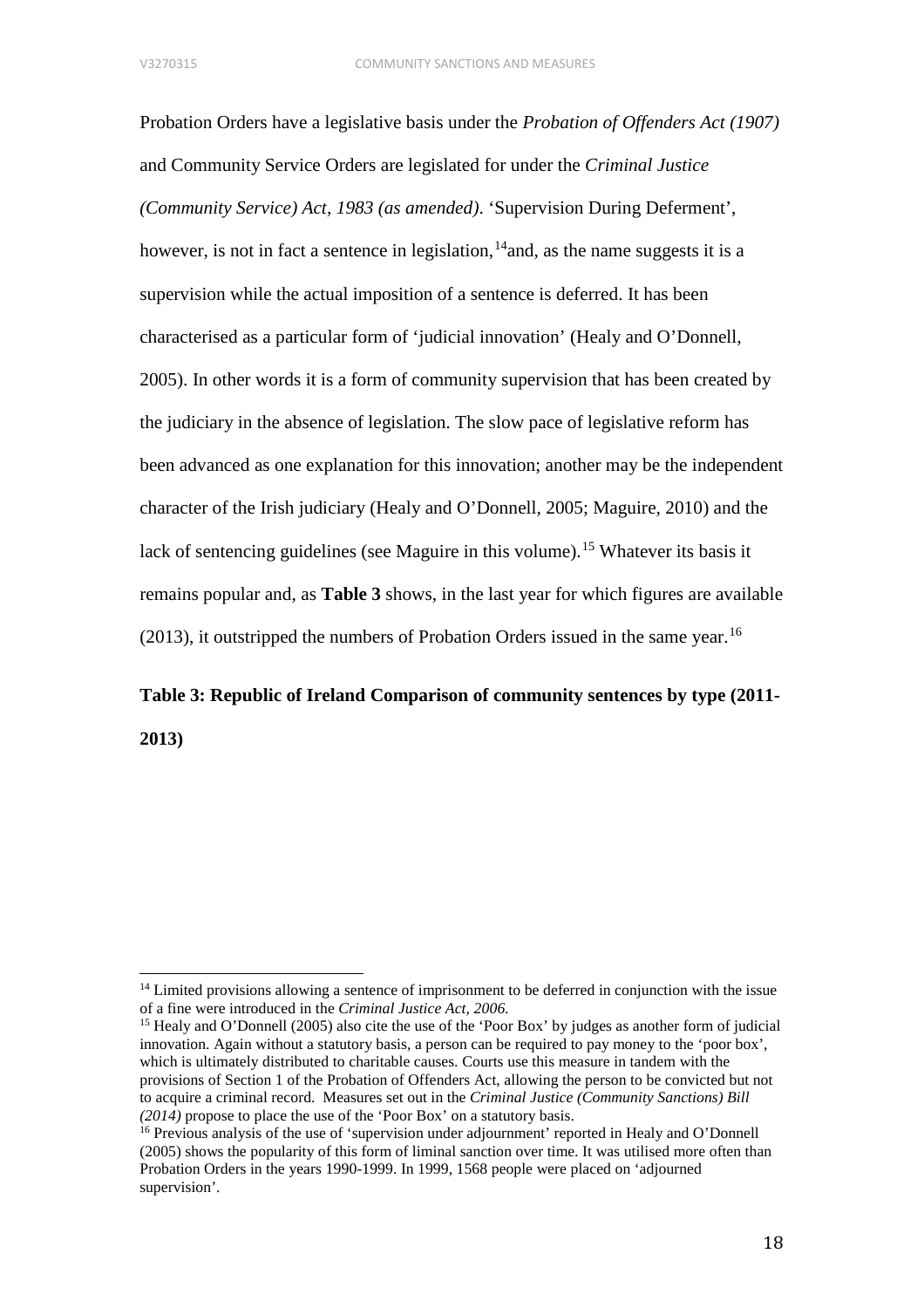

Following the recommendation of the *Thornton Hall Review Group[17](#page-19-0)*(DoJ, 2011)*,*  Community Service has also been developed as a 'back-door' mechanism for prisoner release. Under the 'Community Return Scheme', a joint initiative of the Irish Prison Service and the Probation Service, prisoners are granted early release under the condition that they engage in unpaid work in the community. Since the establishment of the initiative in 2011 and up until December 2013, 761 released prisoners have participated in the scheme. The majority of people successfully completed the scheme and 11 per cent of participants were returned to prison for breaching the terms of their release (Irish Prison Service and Probation Service, 2014).

# **Proposed Legislative Reform**

<span id="page-19-0"></span> $17$  The Thornton Hall Project Review Group was established following a decision by a new government that plans to build a large-scale prison on the outskirts of Dublin were not affordable in the context of the economic crisis. Noting the poor conditions within prisons exacerbated by a rising prison population, the group recommended: "Further steps are required to reduce the prison population. We are of the view that there is scope within the prison system to introduce a form of structured "earned release" for suitable offenders so as to encourage active engagement by prisoners in rehabilitation and progression, prior to release into the community. This would involve prisoners being eligible for consideration for a programme of work in the community and thereby reduce some of the pressure on the system." (DoJ, 2011:iii).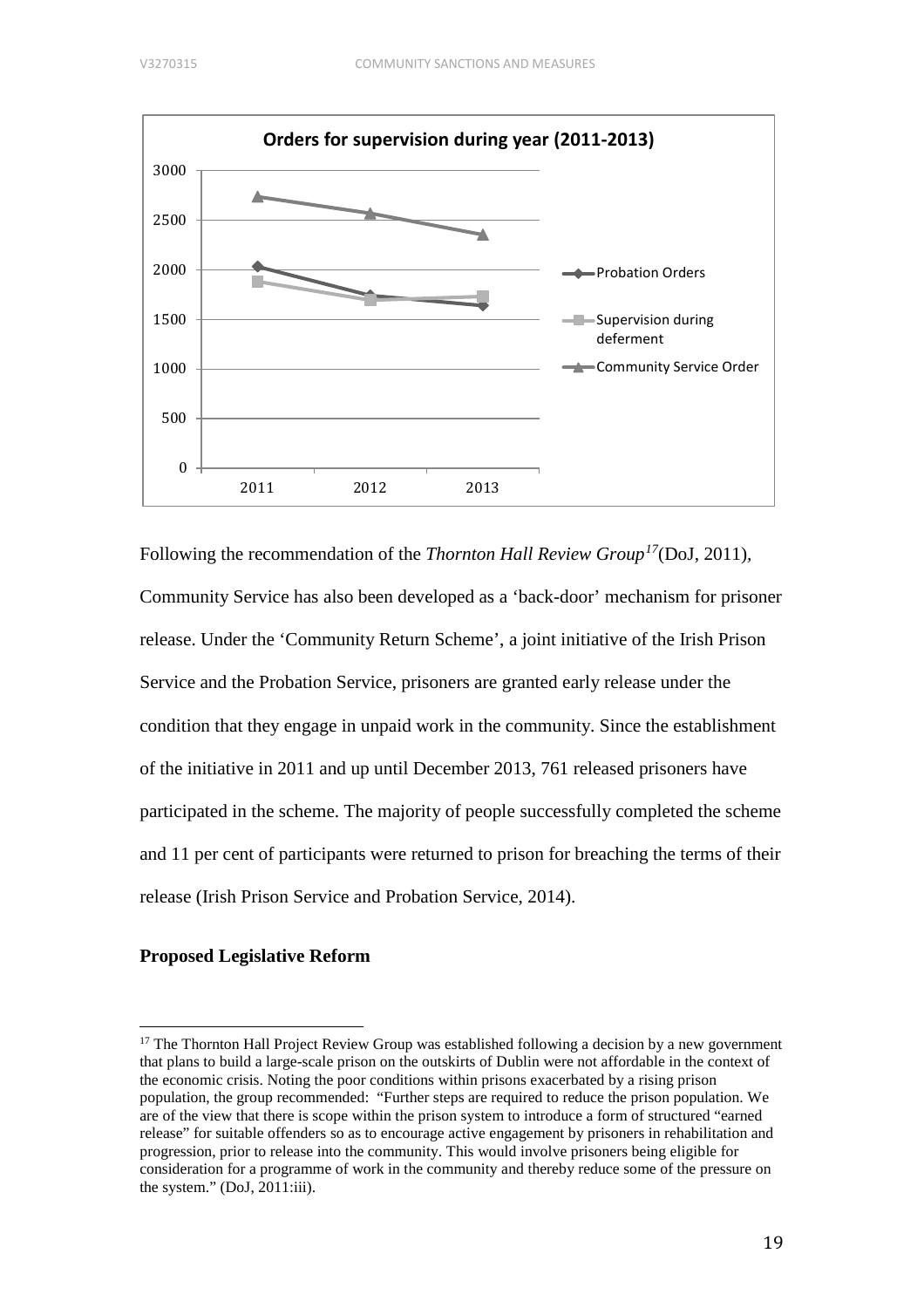While yet to be enacted, the *Criminal Justice (Community Sanctions) Bill (2014),* proposes to update and regularise practice in respect of community sanctions in the Republic of Ireland. Long awaited, it will overhaul legislation, which is now over a century old. It plans to address some areas of practice, which do not currently have a statutory basis, including the practice of 'adjourned supervision' and the use of the court 'poor box'. It also proposes a system for the inspection of Probation Services by a designated person appointed by the Minister for Justice and Equality.

The Bill provides for 'Discharge Orders' and 'Binding Over Orders', where a court 'may be satisfied of the guilt of the person', but views it as inexpedient to impose any punishment. In these circumstances the court may impose a 'Discharge Order' or 'Binding Over Order' without proceeding to conviction. The latter entails a degree of conditionality, requiring a person to enter into a recognisance to comply with the order. [18](#page-20-0) The proposed orders replace the provisions set out under *Section 1 of the Probation of Offenders Act, 1907* which allow for discharge without a recorded conviction. The legislation also provides for the adjournment of criminal proceedings to facilitate restorative justice measures in relation to minor offences dealt with in the District Court. Here it is envisaged that restoration will take the form of financial reparation to the victim of the offence.<sup>[19](#page-20-1)</sup>

The legislation also clarifies the circumstances in which Probation Assessment Reports should be requested by the courts, including: when the court is considering

<span id="page-20-1"></span><span id="page-20-0"></span><sup>&</sup>lt;sup>18</sup> The type of circumstances that a court may consider when making such an order are set out in the Heads of Bill and include: a) the character, circumstances, previous convictions, age, health or mental condition of the person; b) any previous similar sanctions; c) the trivial nature of the offence; d) any extenuating circumstances; e) the need to have due regard to the interests of the victim; f) that the person has accepted responsibility and expressed remorse (c.f. Head 9 re. Restorative Justice Criteria).  $19$  The Explanatory Notes under Head 9 specify: 'It is intended that the provision will deal with cases such as minor assaults or minor criminal damage where the offender accepts responsibility for the wrong-doing, offers to make reparation, e.g. by paying for medical expenses or repairs to a vehicle, and, very importantly, the victim is willing to accept the reparation.'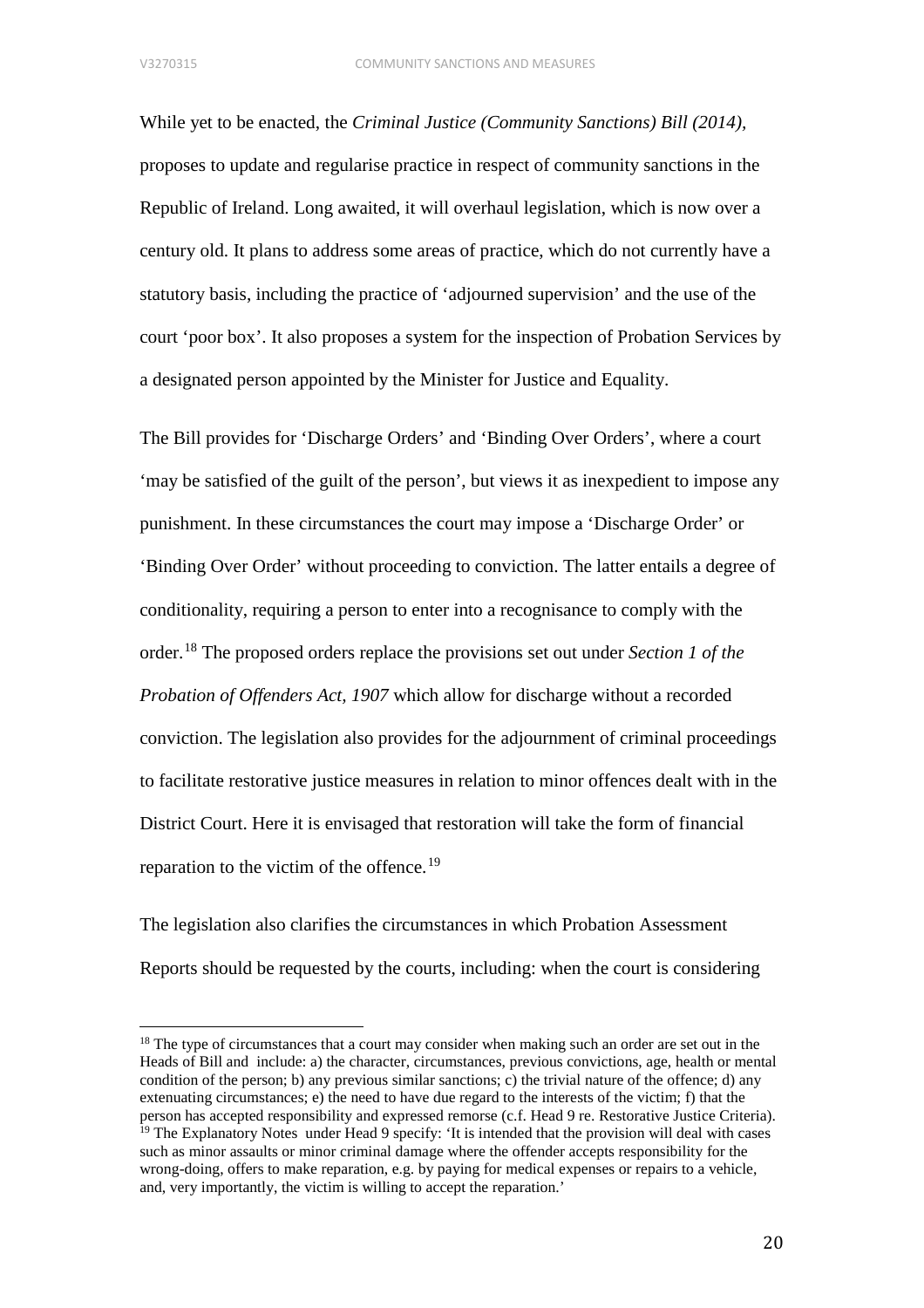the imposition of a supervised community sanction; a sentence of imprisonment ( in specific circumstances)  $^{20}$ ; a suspended sentence subject to probation supervision; or making an order imposing post-release supervision under the *Sex Offenders Act,2001.*  The intention is to ensure that assessment by the Probation Service is mandatory before the imposition of a sanction by the courts that requires probation supervision. The need for such a requirement is evidenced by the fact that in 2013, 11 per cent of referrals to the Probation Service were directly for orders made in the absence of an assessment report (Probation Service, 2014).

The introduction of 'Deferred Supervision Orders' will regularise the practice of adjourned supervision. This will allow the court to defer sentencing for up to six months during which period the person will be under the supervision of the Probation Service. Probation Orders, currently provided for under the *Probation of Offenders Act, 1907* will be replaced with Probation Supervision Orders (PSOs). This will reduce the maximum period for which a person can be placed under such an order, from 3 years to 2 years (for indictable offences). A 'Reparation Fund' replacing the court 'Poor Box' system will be put in place and allow for the imposition of Reparation Orders with specific financial limits.<sup>[21](#page-21-1)</sup>

# **Comparing the use of community sanctions with imprisonment in the Republic of Ireland**

Because of the way in which the data is presented it is difficult to make direct comparisons with the numbers of people imprisoned and those on community

<span id="page-21-0"></span><sup>&</sup>lt;sup>20</sup>i.e. where a person is aged 18-21 and has not previously been sentenced to imprisonment of 12 months or more.

<span id="page-21-1"></span><sup>&</sup>lt;sup>21</sup> Under the proposals adult cannot be required to make a payment exceeding  $\epsilon$ 5,000 and a child cannot be required to make a payment exceeding  $\epsilon$ ,500 in reparation. This is in line with the *Law Reform Commission's* (2005) recommendations to regularise the use of the Poor Box scheme.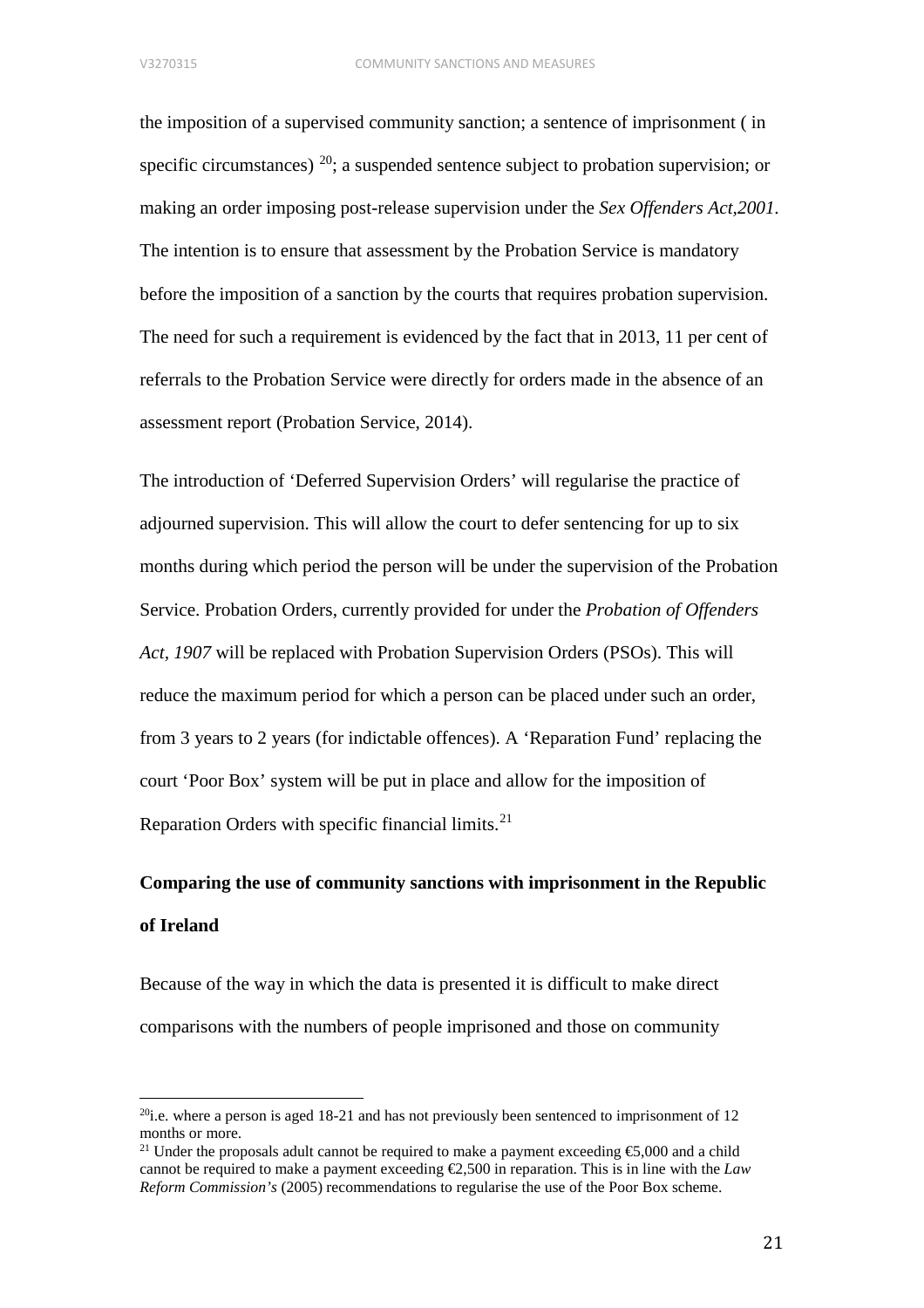sanctions in the Republic of Ireland on any one day.<sup>[22](#page-22-0)</sup> However, comparisons can be made with sentences under supervision in a given year. **Table 4** provides information on the numbers of community sanctions for selected years alongside the total committals to prison. From this we see that the use of imprisonment as a sanction far outstrips the use of community sanctions over time, and with the increased rates of committals to prison this differential has become even more marked.

|        | Table 4 Community Sanctions and Prison Committals 1980-2013 (Selected |  |  |
|--------|-----------------------------------------------------------------------|--|--|
| Years) |                                                                       |  |  |

| Ye<br>ar | <b>Probatio</b><br>n Order | <b>Supervision During</b><br><b>Deferment of Penalty</b> | <b>Community</b><br>service order | Oth<br>er <sup>23</sup>  | <b>Total</b><br><b>Committals to</b><br>Prison <sup>24</sup> |
|----------|----------------------------|----------------------------------------------------------|-----------------------------------|--------------------------|--------------------------------------------------------------|
| 19       |                            |                                                          |                                   |                          |                                                              |
| 80       | 479                        | 642                                                      |                                   |                          | 2,317                                                        |
| 19       |                            |                                                          |                                   |                          |                                                              |
| 84       | 1,326                      | 583                                                      |                                   |                          | 3,284                                                        |
| 19       |                            |                                                          |                                   |                          |                                                              |
| 88       | 1,257                      | 1,341                                                    | 1,080                             |                          | 3,814                                                        |
| 19       |                            |                                                          |                                   |                          |                                                              |
| 92       | 1,039                      | 1,062                                                    | 1,745                             | $\overline{\phantom{0}}$ | 4,756                                                        |

<span id="page-22-0"></span><sup>&</sup>lt;sup>22</sup> The Irish Prison Service provides an average daily occupancy rate. In 2013 it was  $4,158$  (Irish Prison Service, 2014). A similar daily caseload rate for the Probation Service is not available.

<span id="page-22-1"></span><sup>&</sup>lt;sup>23</sup> Following Healy's (2015) typology: 'The 'other' category includes suspended sentences (part/ full), post-release supervision orders, supervision of life sentence prisoners, young person's probation orders and supervision of sex offenders in the community. Caution is advised when interpreting trends in this category because the figures relate to different combinations of sanctions.'

<span id="page-22-2"></span> $24$  Note: This figure includes committals on remand and under sentence. Where committals under sentence is available (which is a more accurate comparator) this is included in brackets.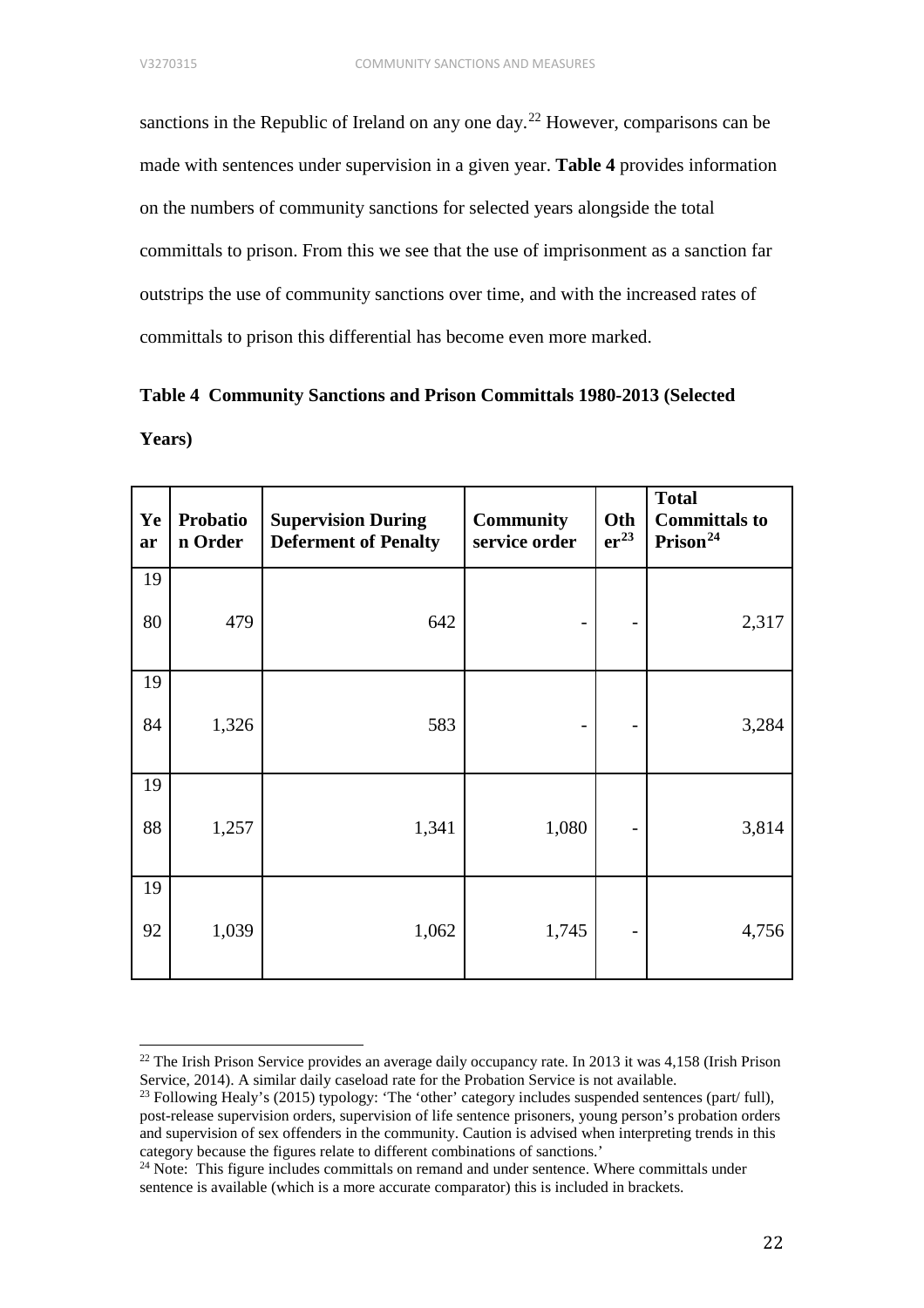| 19         |       |       |       |      |           |
|------------|-------|-------|-------|------|-----------|
| 96         | 1,280 | 1,815 | 1,386 | -    |           |
| $20\,$     |       |       |       |      |           |
| ${\bf 00}$ | 1,345 | 2,625 | 998   | 116  |           |
| $20\,$     |       |       |       |      |           |
| 04         | 1,878 | 5,623 | 843   | 79   | 10,657    |
| $20\,$     |       |       |       |      | 13,557    |
| ${\bf 08}$ | 2,676 | 2,045 | 1,413 | 356  | (8,043)   |
| $20\,$     |       |       |       | 1,43 | 17,026    |
| $12\,$     | 1,742 | 1,695 | 2,569 | 6    | (12,991)  |
| $20\,$     |       |       |       | 1,64 | 15,735    |
| 13         | 1,640 | 1,732 | 2,354 | 6    | (12, 489) |

Note: This table is based on figures provided in Table 1 (Healy, 2015) with further data added for 2013. The source data is derived from Probation Service and Irish Prison Service Annual Reports (1980-2013).

Further information available in the Probation Service's Annual Report 2013, highlights significant regional variation in the use of community sanctions and measures across the Republic. The rate of referrals to the Probation Service varies significantly across counties.<sup>[25](#page-23-0)</sup> In 2013 in Louth there were more than 250 referrals to

<span id="page-23-0"></span><sup>&</sup>lt;sup>25</sup> Information presented in the Probation Service's Annual Report for 2013, is provided at county level rather than by Court District (Probation Service, 2014).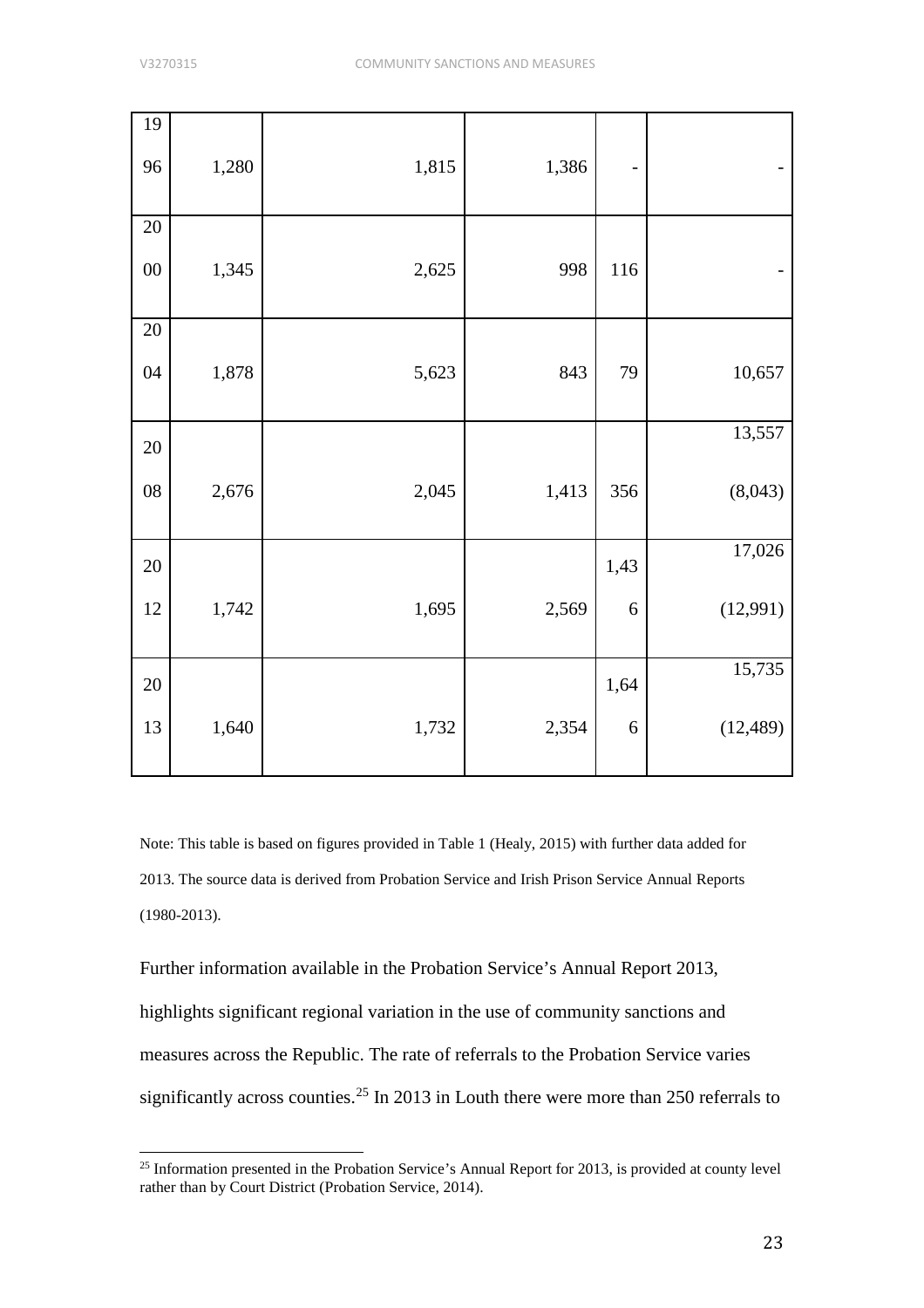probation per 100,000 in the population compared to Kerry with a referral rate of less than 50 people per 100,000 . Similar disparities are evident in the use of Probation Orders and Community Service Orders. Relatively high rates of Probation Orders are imposed in Cavan (90 per 100,000) compared to Leitrim, where the rate is less than 10 per 100,000. The highest rates of Community Service Orders are imposed in Monaghan (almost 120 per 100,000), while in Kerry, Leitrim, Kildare and Kilkenny less than 20 CSOs per 100,000 are imposed (Probation Service, 2014).

The reason for such significant variation is not explained. However, given that caseload in the District Courts accounts for the bulk of sentences in the Republic of Ireland and in particular a significant proportion of the committals to prison (O'Malley, 2010; O'Nolan, 2013), one can surmise that community sanctions find favour with some judges more than others. Whether this relates to a history of a relatively underdeveloped Probation Service provision, judicial confidence in community sanctions, or judicial punitiveness are topics that are subject to debate (DoJE, 2014; Maguire, 2014).

# **Comparing the use of community sanctions in the Republic of Ireland and Northern Ireland**

Because of recording differences it is difficult to make direct comparisons of the overall rate of use of community sanctions between Northern Ireland and the Republic of Ireland. However, when one takes into account the differences in population size (4.61 million in the Republic of Ireland compared to 1.84 million in Northern Ireland), the available data show a much higher use of community sanctions in Northern Ireland than in the Republic. **Table 5** below provides information on new referrals to the respective services over the course of one year. The use of pre-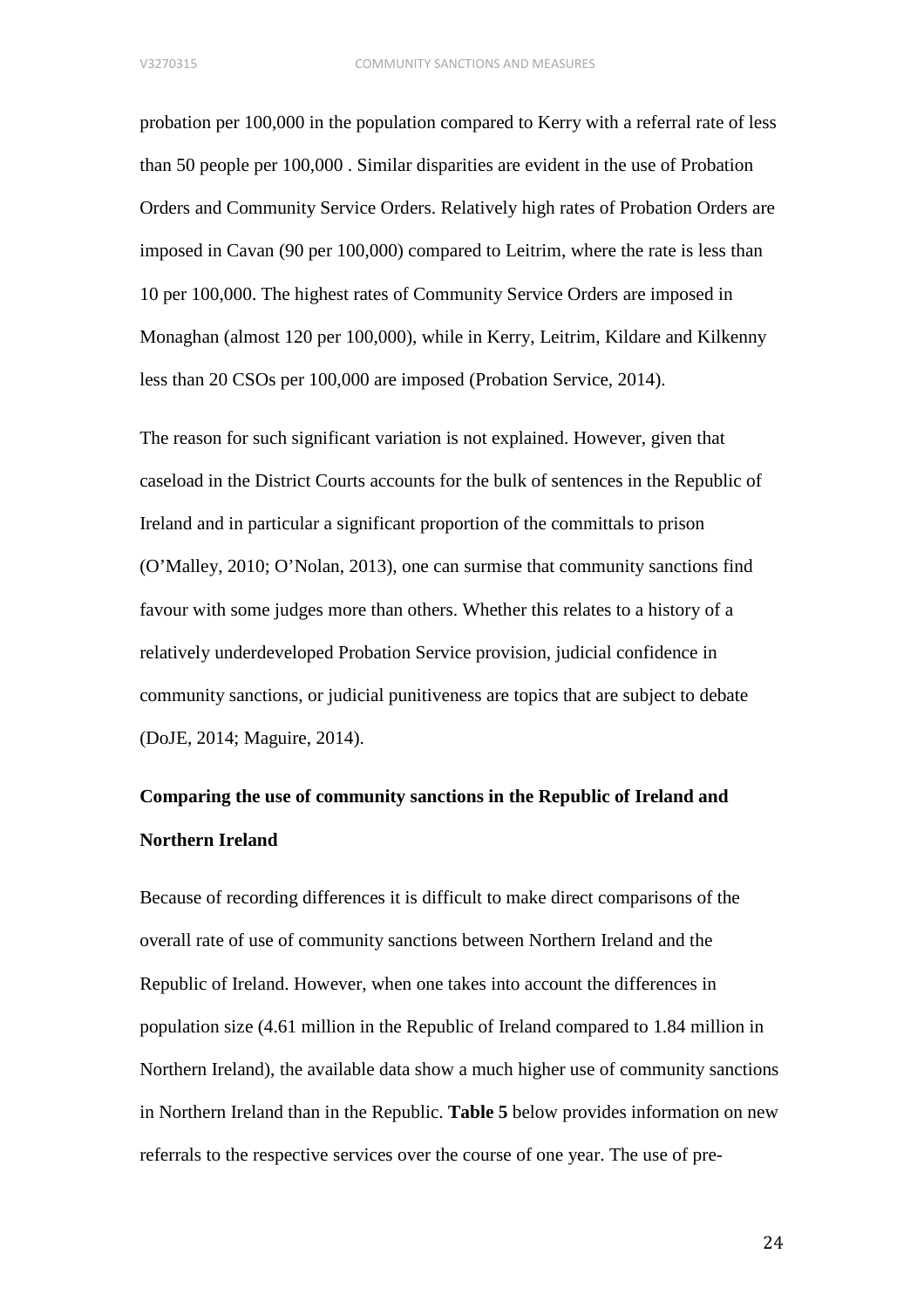sentence reports by the courts is evidently higher in Northern Ireland than in the Republic, as is the use of Probation Orders and Community Service Orders. Possible reasons for these differences include the stronger legislative basis underpinning probation and community sanctions in Northern Ireland when compared to the Republic of Ireland and the fact that historically Probation within the Republic of Ireland has been under-resourced. Supervision during deferment comprises a significant proportion of the population under supervision in the Republic while there is no equivalent in Northern Ireland. The uptake of post-custodial supervision is markedly higher in Northern Ireland, influenced by legislative changes in recent years.

| 2013/2014             | Pre-            | <b>Probation</b> | <b>Community</b> | <b>Supervision</b> | Post-              |
|-----------------------|-----------------|------------------|------------------|--------------------|--------------------|
|                       | <b>Sentence</b> | <b>Orders</b>    | <b>Service</b>   | <b>During</b>      | <b>Custodial</b>   |
|                       | <b>Reports</b>  |                  | <b>Orders</b>    | <b>Deferment</b>   | <b>Supervision</b> |
| Northern              | 5,877           | 1,260            | 1,456            | N/A                | $972^{28}$         |
| Ireland <sup>27</sup> |                 |                  |                  |                    |                    |
|                       |                 |                  |                  |                    |                    |
| Republic              | 5,027           | 1,640            | 2,354            | 1,732              | $767^{30}$         |
| of                    |                 |                  |                  |                    |                    |
| Ireland <sup>29</sup> |                 |                  |                  |                    |                    |

**Table 5 – Comparing the use of community sanctions across borders[26](#page-25-0)**

<span id="page-25-0"></span><sup>&</sup>lt;sup>26</sup> The figures provided in this table are the total numbers of reports and orders rather than a rate per population.

<span id="page-25-1"></span><sup>27</sup> (Data for year 01.04.13-31.03.14) Source: PBNI Annual Caseload Statistics Report 2013-14

<span id="page-25-2"></span><sup>&</sup>lt;sup>28</sup> This figure includes the following sentences: Determinate Custodial Sentences; Juvenile Justice Centre Orders; Life Licences; Sex Offender Licences; GB Licence; Extended Custodial Sentences and Indeterminate Custodial Sentences.

<span id="page-25-3"></span> $29$ Data for 2013. Source: Probation Service Annual Report)

<span id="page-25-4"></span><sup>&</sup>lt;sup>30</sup> This figure includes Post Release Supervision Orders; Part-Suspended Sentence Supervision Order; Life Sentence supervisees and Sex Offender supervisees. In the latter two categories (Life Sentence) and Sex Offender sentences, the figure presented in the annual report represents the total number of people supervised rather than all new orders issued that year.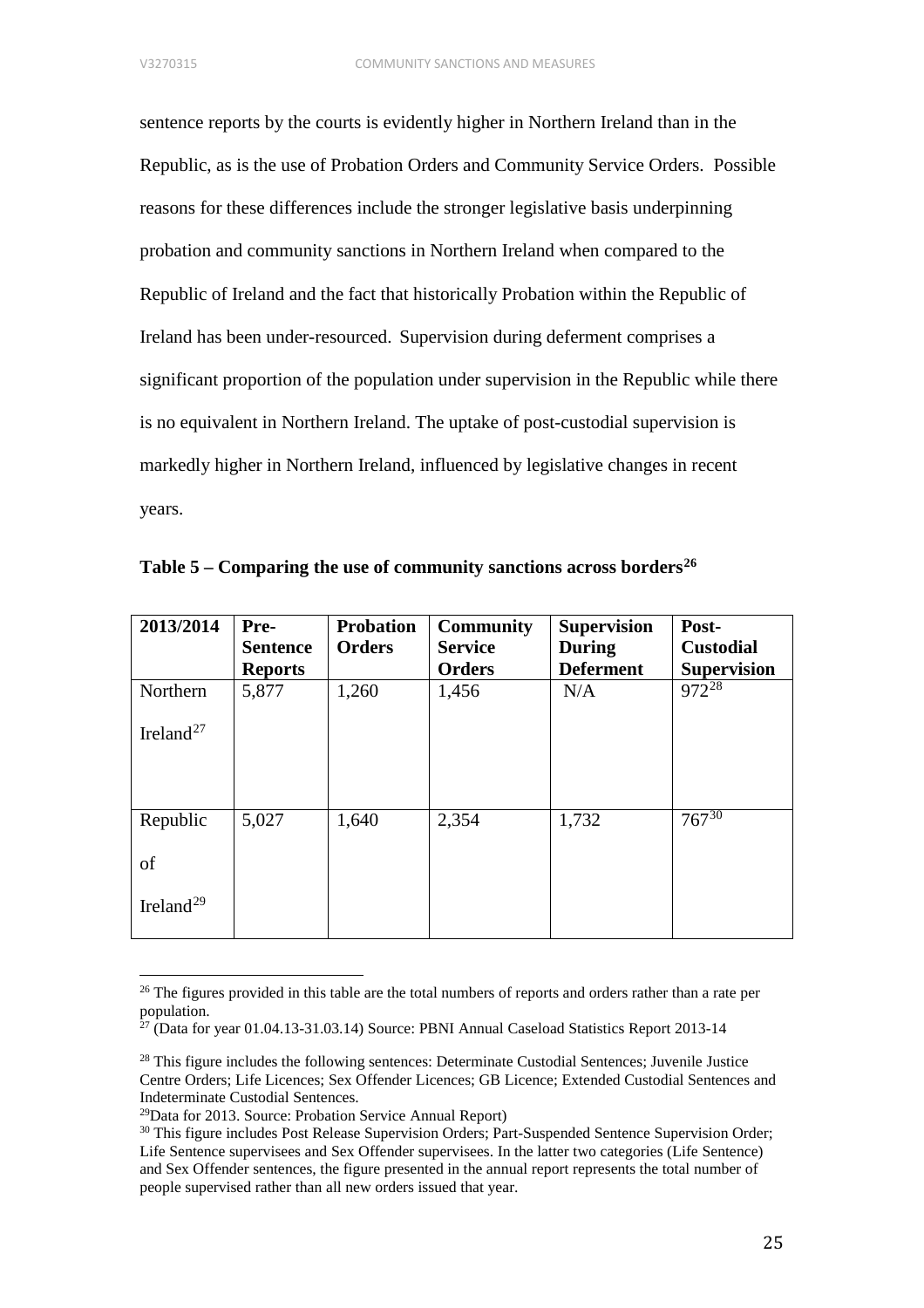### **Probation Across Borders**

Notwithstanding the variance in both jurisdictions a number of joint initiatives between their respective probation services have been developed over recent years. These include the establishment of a Public Protection Advisory Group (PPAG) under the auspices of the North-South Intergovernmental Agreement on Cooperation on Criminal Justice Matters*.* This agreement provides for North/South cooperation in the area of criminal justice, including meetings between the Ministers for Justice in both jurisdictions and the establishment of priority areas for joint working.<sup>[31](#page-26-0)</sup> Identified priority areas of specific relevance in the area of community sanctions include: a focus on the production of fast track probation reports aimed at 'speeding up justice'; best practice in offending behaviour programmes; and putting in place mechanisms for the transfer of prisoners and probation supervision between the two jurisdictions.

The latter priority reflects a requirement to implement the 2008 Framework Decision (FD 2008/947/JHA) of the European Commission 'on the application of mutual recognition to judgments and probation decisions with a view to the supervision of probation measures and probation sanctions.'[32](#page-26-1) Essentially this Framework Decision involves the transfer of supervision arrangements between different European states. This means that in practice, for example, a person from the Republic of Ireland who receives a community sanction in Spain could complete this sanction under the supervision of the Probation Service in Ireland if he so wished. All EU member states should have transposed this directive into law by the end of 2011. However, to date only a limited number of countries have done so and neither the Republic of Ireland

<span id="page-26-1"></span>[http://www.justice.ie/en/JELR/Pages/Publications\\_Northern\\_Ireland?OpenD](http://www.justice.ie/en/JELR/Pages/Publications_Northern_Ireland?Open)ocument&start=1 <sup>32</sup> Council Framework Decision 2008/947/JHA of 27 November 2008. Available at: [http://www.cepprobation.org/uploaded\\_files/Council\\_Framework\\_Decision\\_2008\\_947\\_JHA.pdf](http://www.cepprobation.org/uploaded_files/Council_Framework_Decision_2008_947_JHA.pdf)

<span id="page-26-0"></span><sup>31</sup> North/South Cooperation on Criminal Justice Matters Work Programme (2010-2011; 2011-2012 and 2013-2014. Available at:

<sup>(</sup>Accessed on: 24.01.15)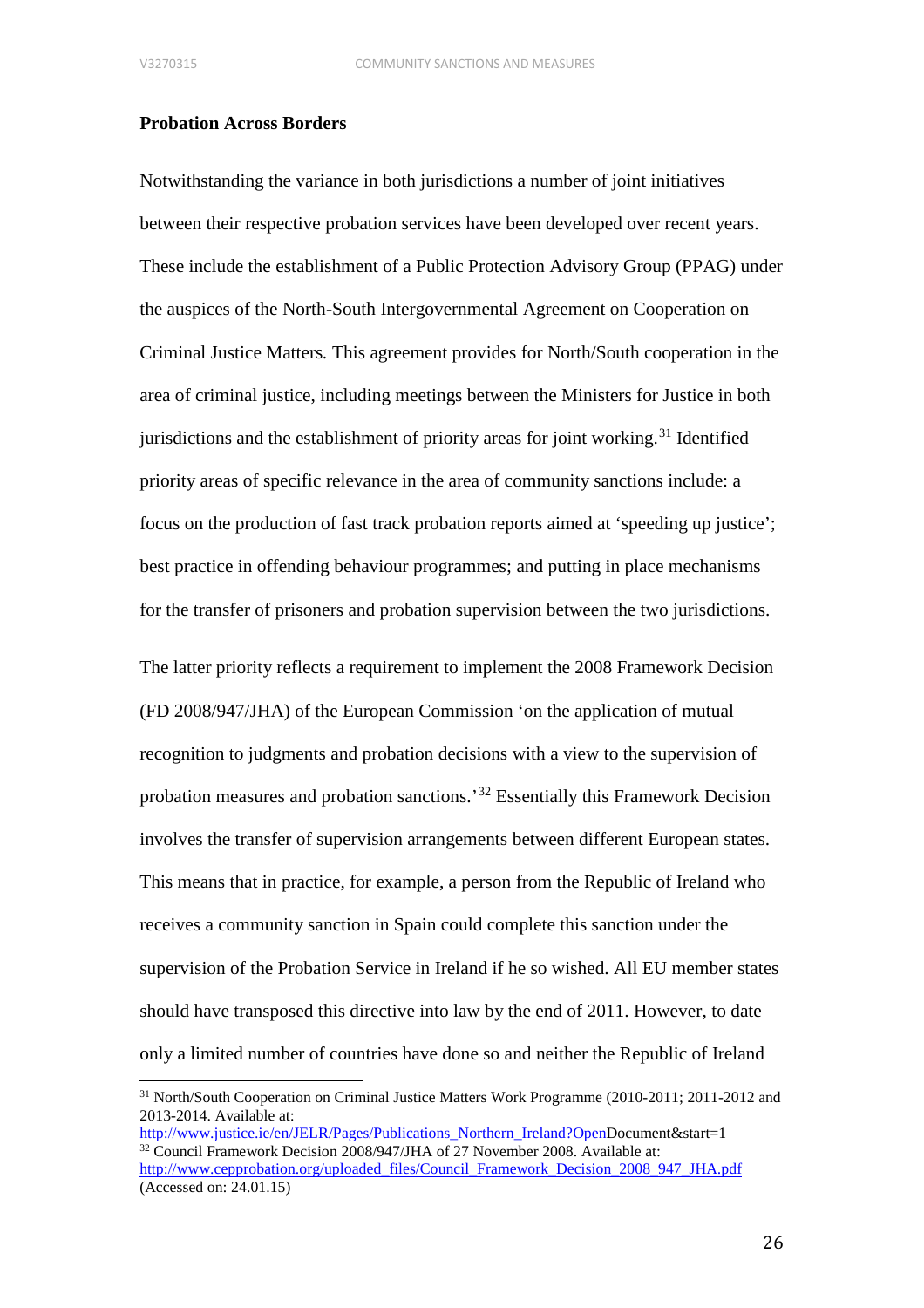nor the United Kingdom have done so as yet (see Morgenstern and Larrauri, 2013 for an overview'; see also Ryan and Hamilton, this volume).

Van Zyl Smit *et al* (2015) note some of the inherent difficulties in the imposition of European norms across a continent with different legal traditions and differing penal philosophies. Similarly, Morgenstern and Larrauri (2013) highlight some of the complexity of practical implementation. Notwithstanding this and given many of the similarities between the structures of probation in Northern Ireland and the Republic an informal scheme has been in place since 2007 allowing transfer of orders across the border (McNally and Burke, 2012). Similar information exchange arrangements also exist for the preparation of court reports.

Published on an annual basis, the *Irish Probation Journal* is a joint-initiative of the PBNI and the Probation Service*.* The stated mission of the journal is to provide:

…a forum for sharing theory and practice, increasing co-operation and learning between the two jurisdictions and developing debate about work with offenders.

The journal includes contributions from practitioners and academics on topics relating to probation and the wider criminal justice system. In a review of research on offender supervision in both jurisdictions, Carr *et al* (2013) note the journal has provided a forum for the discussion and dissemination of probation work rendering it more visible.

**Conclusion - Advancing Community Sanctions as Mechanisms for Penal Reduction**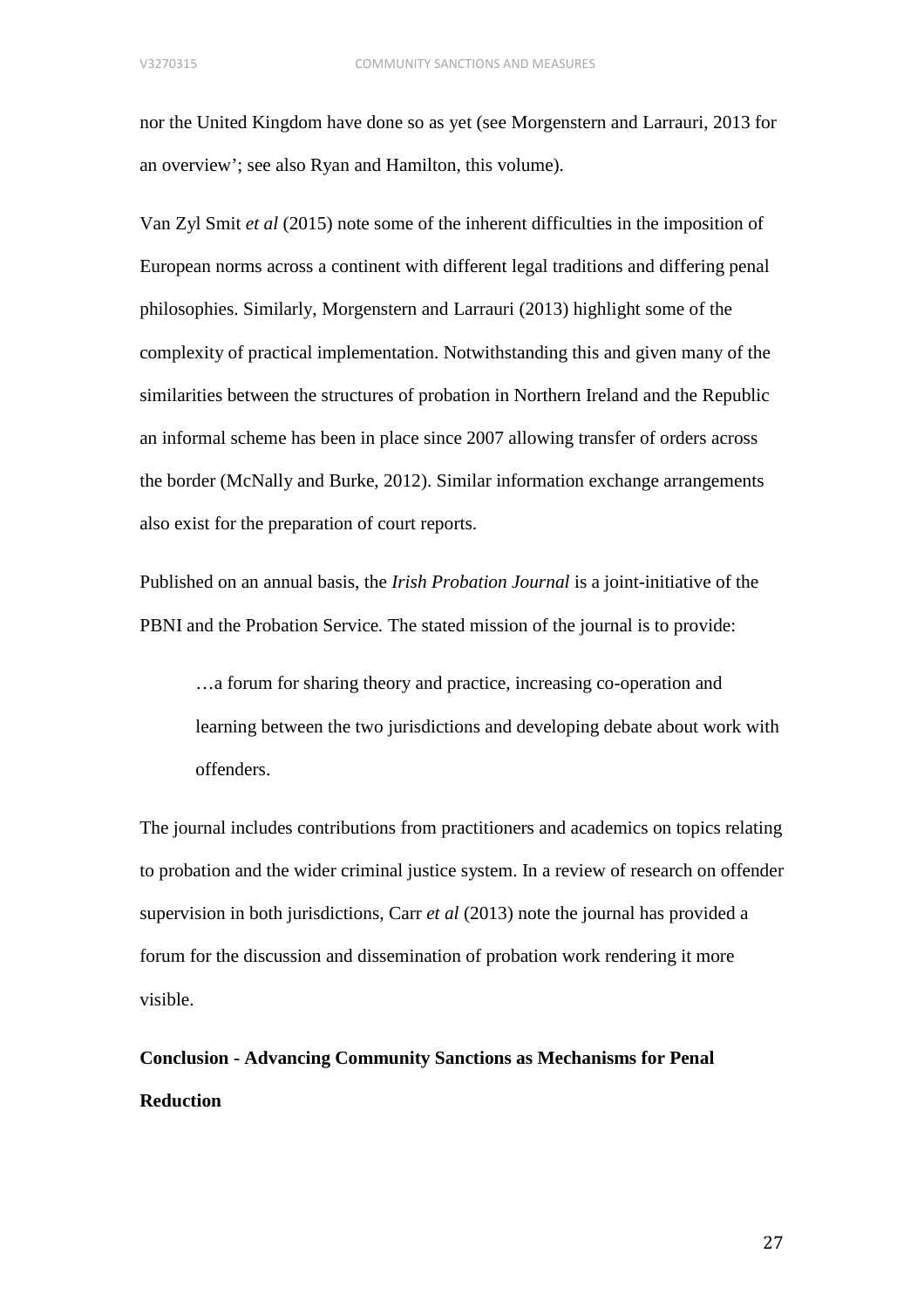The divergent development of community sanctions between the Republic of Ireland and Northern Ireland provides an interesting comparative case study. Variations in the use of these sanctions in both jurisdictions over time reflect differential resourcing and legislative frameworks, but more fundamentally different modes of governance. As other chapters in this edition testify, the political context is inextricably linked to the character of penality. This is equally the case for community sanctions and the legitimations that are deployed to give them effect (Robinson *et al*, 2013; McNeill and Dawson, 2014).

Healy (2015) observes that for most of its history the story of probation in the Republic of Ireland is one more of continuity than of change. In latter years, however, there has been increased attention paid to this field and a consequent expansion. In Northern Ireland the criminal justice system has faced more fundamental questions regarding its legitimacy. While the Probation Board forged a particularly distinctive path in this respect, in recent years it too has witnessed expansionism driven in part by the emphasis placed on public protection (Carr, 2015a). Despite the different relationships between the use of prison and community sanctions, in both jurisdictions the increased use of community sanctions are advocated as a means of penal reductionism.

The recent *Strategic Review of Penal Policy (DoJE, 2014)* places an emphasis on the need to reduce the use of imprisonment in the Republic of Ireland. Significantly, it identifies increasing the use of community sanctions as a means to achieve this and observes:

In order, however, to support a recommendation to reduce prisoner numbers, there must be appropriate non-custodial sanctions available to sentencing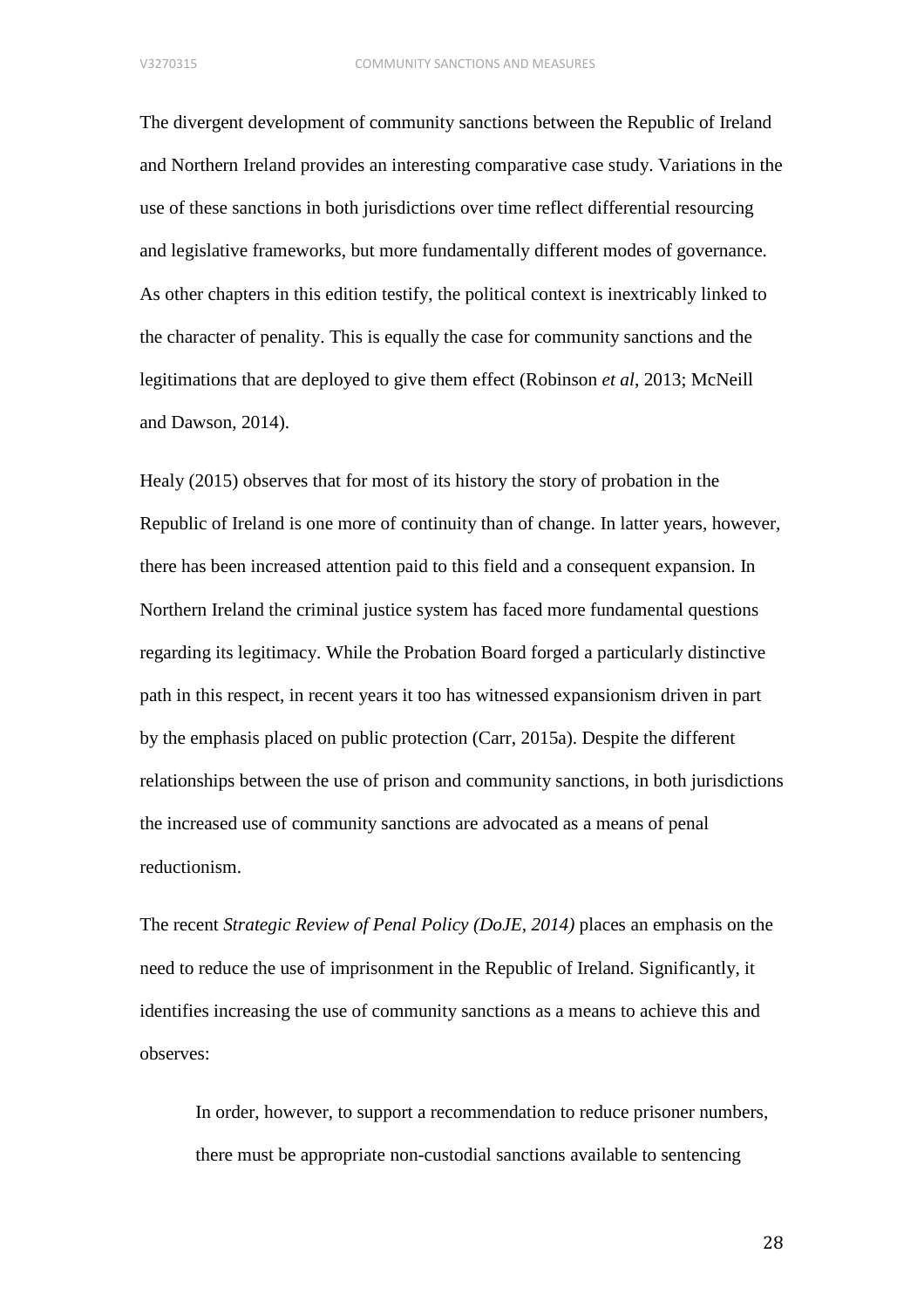judges. These sanctions must be cost effective, credible and command public confidence in managing both those who pose a general risk of re-offending and those presenting a real risk of harm and danger to the public. (DoJE, 2014: 44)

Similarly in Northern Ireland a consultation on community sentences conducted by the Department of Justice in 2011 noted the need to reduce the overuse of ineffective short prison sentences by encouraging a greater use of community sentences by the judiciary (DoJ, 2011). The arguments put forward to support this view were two-fold: community sentences are both less expensive and more effective in reducing reoffending. Cost and effectiveness, therefore, serve as legitimating discourses for community sanctions and measures, particularly when set against a prison service, which has demonstrably been failing in both respects.

However, lessons from other countries suggest that caution should be exercised in viewing community sanctions as *merely* a mechanism of penal reductionism. When community sanctions are positioned as 'alternatives to prison' prison is viewed as the 'norm' to which the 'alternative' should be provided. The result is that community sanctions are 'toughened' up to give them an associated punitive bite that may make them potentially more attractive to sentencers and to the public. The net result of this approach may not yield the reduction that is required, but result in precisely the opposite effect (Bottoms *et al*, 2004; Phelps, 2012).

Increasingly stringent community penalties see people being brought under the ambit of probation services where they may previously have been given a lesser sentence. An emphasis on enforcement of these 'tougher sanctions' results in greater numbers of people being sent to prison for failure to comply with the conditions of their orders.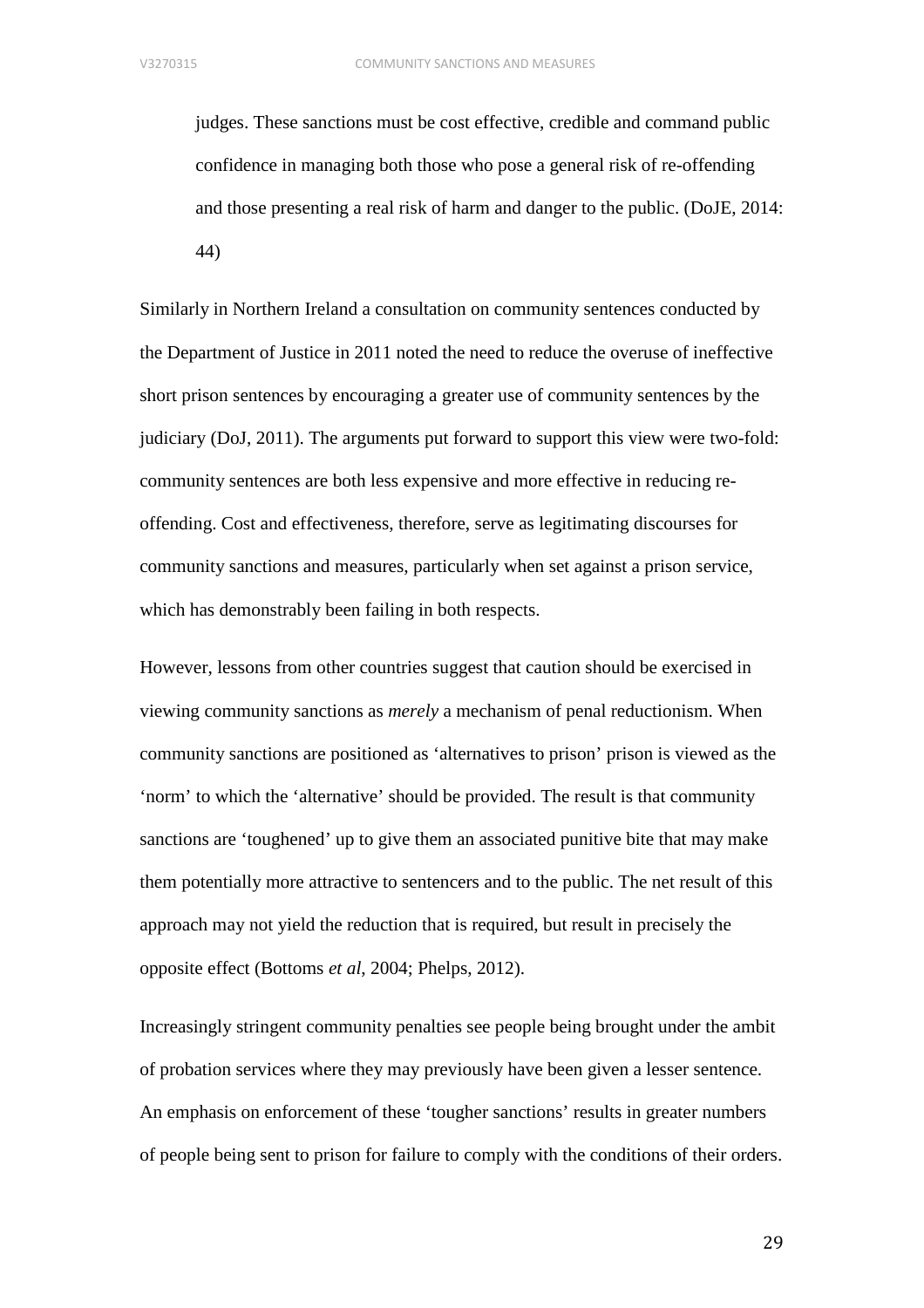Constituted in these terms, probation functions as a net-widening rather than a penal reduction mechanism. In an analysis of the differential relationship between probation and prison populations across the United States, Phelps (2012) characterises this as the 'paradox of probation'.

Research on what may enhance both public and sentencer support for community sanctions shows that attention needs to be paid to the ways in which the purposes of justice can be served by such sentences (Maruna and King, 2008). This involves both evidence-based arguments (typically premised on rational considerations of what is most effective), and, critically, a wider consideration about what values and functions of justice community sentences should serve. An example of such evidence-based arguments is the recent data on recidivism published respectively by the Irish Prison Service (2013) and the Probation Service (2013), which shows lower levels of reoffending for those subject to community sanctions when compared with imprisonment. However, appeals to the wider purposes and values of community justice should also involve an increased focus on how community-based sanctions can provide greater opportunities for reparation and change. Some commentators have even argued that such 'affective' approaches should appeal to sentiments regarding redemption and a belief in forgiveness (Maruna and King, 2008).

Central also to leveraging support for community sentences is focussing on the potential for people to change. Given the complex and interrelated nature of issues faced by many who are processed through our criminal justice systems − including drug and alcohol addictions, mental health difficulties and homelessness – such processes of change are often likely to be complex and to take time. However, importantly, as the *Strategic Review of Penal Policy* notes, these challenges cannot be met solely by agencies within the criminal justice system.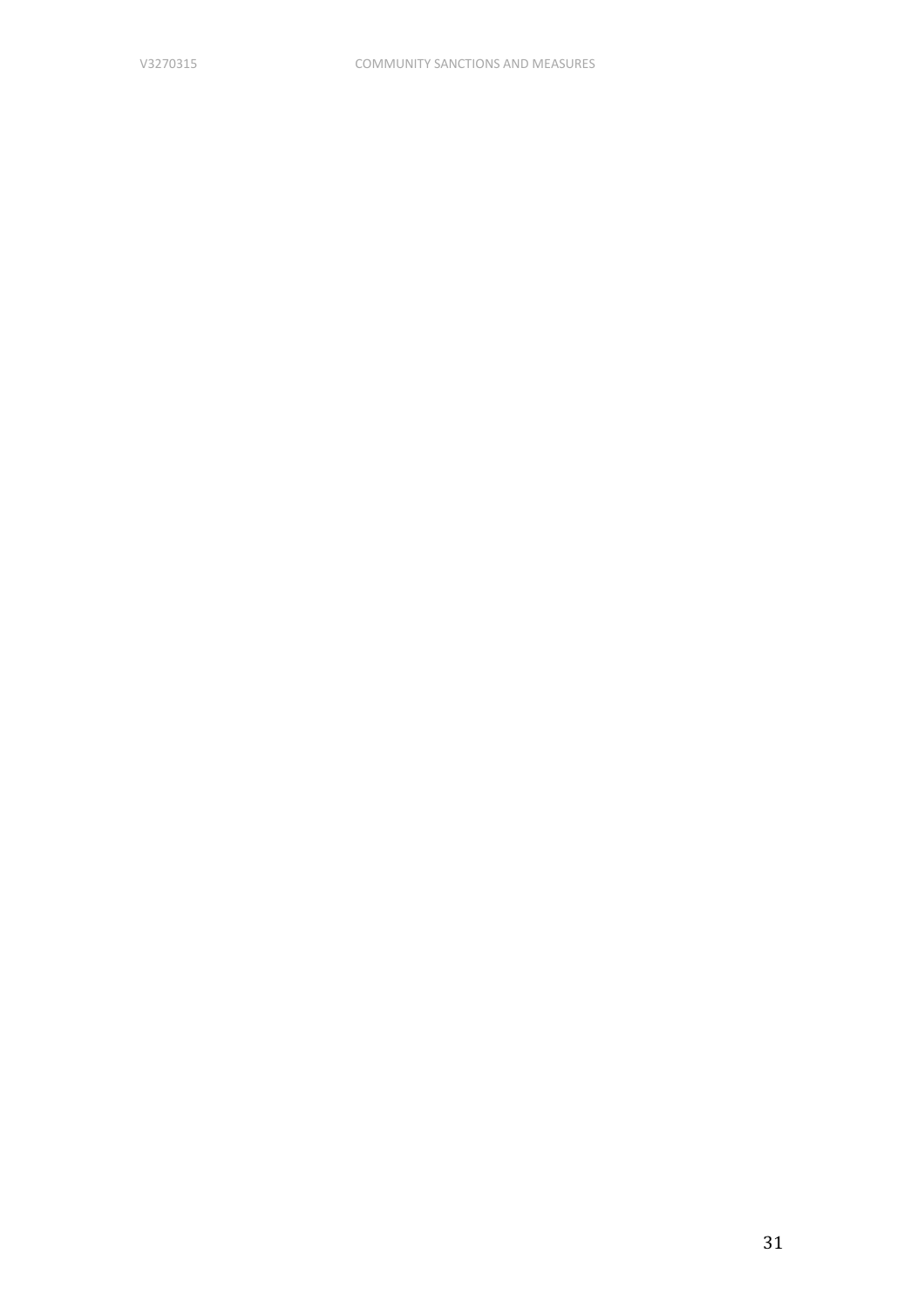### **References**

Allen, F.A. (1981) *The Decline of the Rehabilitative Ideal: Penal Policy and Social Purpose.* New Haven: Yale University Press

Blair, C. (2000) *Prisons and Probation. Research Report 6. Review of the Criminal Justice System in Northern Ireland.* Belfast: Criminal Justice Review Group

Bottoms, A., Rex, S. & Robinson, G. (2004) *Alternatives to Prison. Options for an Insecure Society.* Oxon: Routledge

Brown, M. (2009) *The Culture of Punishment. Prison, Society and Spectacle.* New York: New York University Press

Carr, N. & Maruna, S. (2012) 'Legitimacy through neutrality. Probation and the conflict in Northern Ireland.' *Howard Journal,* 51,5: 474-487

Carr, N., Healy, D., Kennefick, L. & Maguire, N. (2013) 'A review of the research on offender supervision in the Republic of Ireland and Northern Ireland.' *Irish Probation Journal,* 10: 50-74

Carr, N. (2015a *forthcoming)* 'Contingent legitimacy – Community Sanctions in Northern Ireland. In: G. Robinson & F. McNeill (Eds.) *Community Punishment in Europe.* Oxon: Routledge

Carr, N. (2015b *forthcoming*) 'Probation and Community Sanctions in Northern Ireland: Historical and Contemporary Contexts.' In: A. McAlinden & C. Dwyer (Eds.) *Criminal Justice in Transition: The Northern Ireland Context.* Oxford: Hart Publishing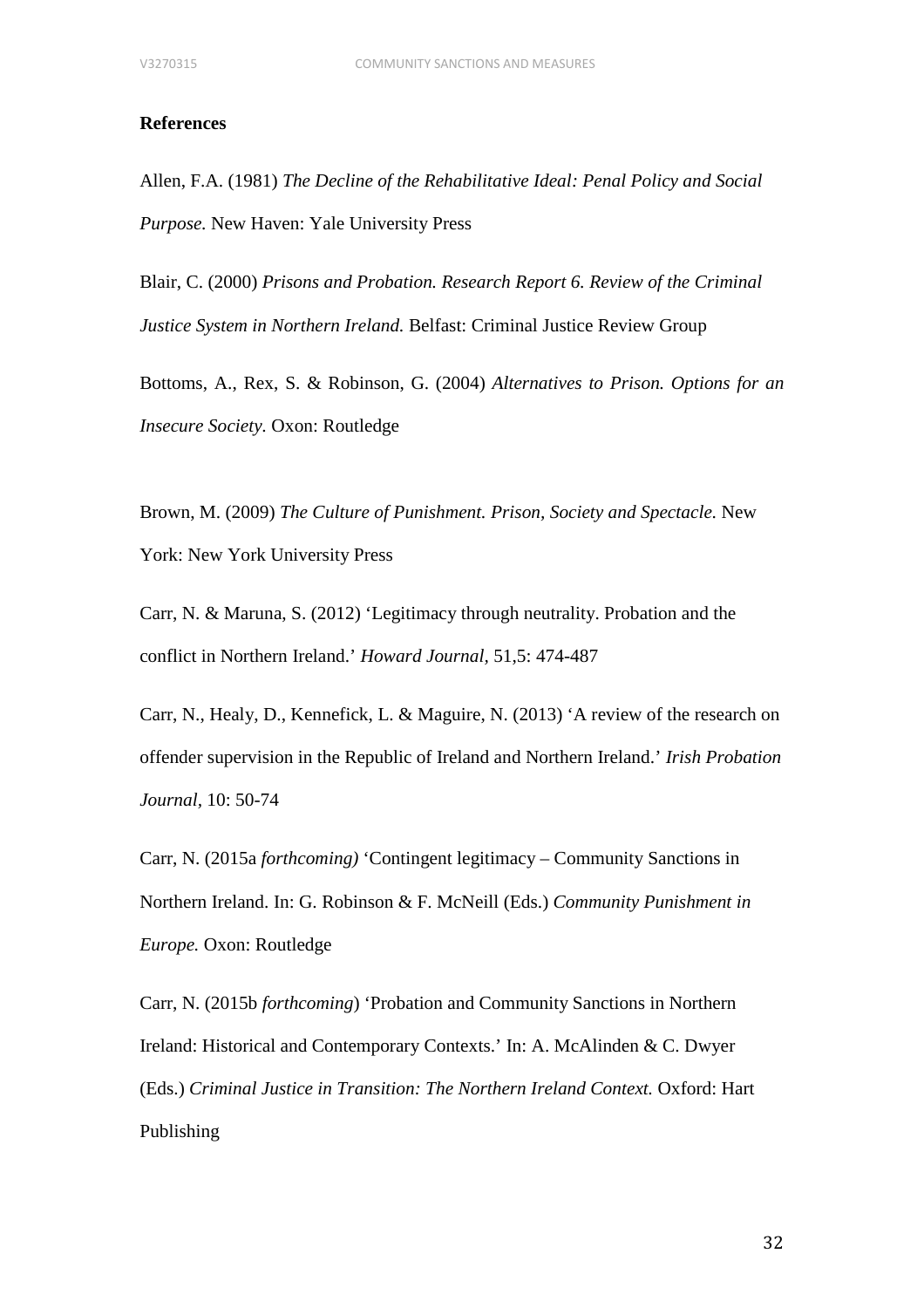Carson, E.A. (2014) *Prisoners in 2013. Bulletin: NCJ 247282.* US Department of Justice, Office of Justice Programmes, Bureau of National Statistics. Available at: <http://www.bjs.gov/content/pub/pdf/p13.pdf> (Accessed on: 24.01.15)

CJINI (Criminal Justice Inspection Northern Ireland) (2013) *Report on an announced inspection of Hydebank Wood Young Offenders Centre.* Belfast: CJINI

CJINI (Criminal Justice Inspection Northern Ireland) (2014) *The Safety of Prisoners Held by the Northern Ireland Prison Service. A Joint Inspection by Criminal Justice Inspection Northern Ireland and the Regulation and Quality Improvement Authority.* Belfast: CJINI

Clear, T. & Frost, N. (2014) *The Punishment Imperative. The Rise and Failure of Mass Incarceration in the United States.* New York: New York University Press

Committee of Inquiry into the Penal System (1985) Report *[Whitaker Report].*  Dublin: Stationery Office

Council of Europe (1992) *Recommendation No.R (92) 16 of the Committee of Ministers to Member States on the European rules on Community Sanctions and Measures.* Available at: jpeu.coe.int/documents/3983922/6970334/CMRec+(92)+16+on+the+European+rules+o n+community+sanctions+and+measures.pdf/01647732-1cf7-4ea8-88ba-2c041bc3f5d6 (Accessed on: 24.01.15)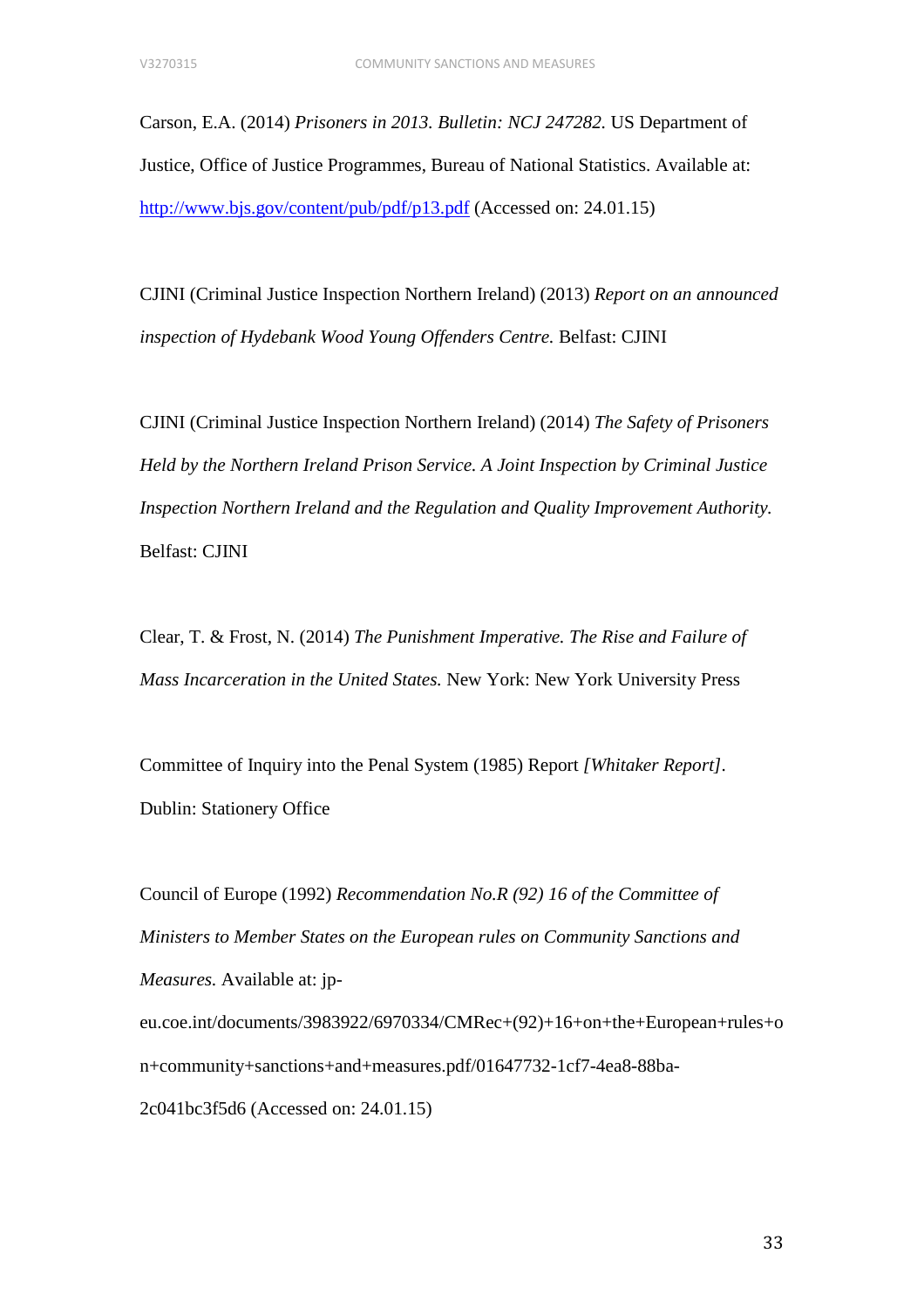Department of Justice (DoJ) (2014) *The Management of Offenders: A Five-Year Plan.*  Dublin: Stationery Office

Department of Justice (DoJ) (2011) *Report of the Thornton Hall Project Review Group.* Available at: [http://www.justice.ie/en/JELR/ThorntonReviewReportRedacted.pdf/Files/ThorntonRe](http://www.justice.ie/en/JELR/ThorntonReviewReportRedacted.pdf/Files/ThorntonReviewReportRedacted.pdf) [viewReportRedacted.pdf](http://www.justice.ie/en/JELR/ThorntonReviewReportRedacted.pdf/Files/ThorntonReviewReportRedacted.pdf) (Accessed on: 24.01.15)

Department of Justice and Equality (DoJE) (2014) *Strategic Review of Penal Policy. Final Report.* Dublin: DoJE

Department of Justice (DoJ) (2011) *Consultation on a Review of Community Sentences.* Belfast: DoJ

Department of Justice (DoJ) (2014) *Prison Population Review. A Review of the Factors Leading to the Growth in Prisoner Numbers between 2009 and 2013.*Belfast: DoJ

DeMichele, M. (2014) 'Studying the community corrections field: Applying neoinstitutional theories to a hidden element of mass social control.' *Theoretical Criminology,* 18,4: 546-564

Expert Group (1999) *Final Report of the Expert Group on the Probation and Welfare Service.* Dublin: Stationery Office

Fitzgibbon, W., Hamilton, C. & Richardson, M. (2010) 'A risky business: An examination of Irish probation officers' attitudes towards risk assessment.' *Probation Journal,* 57,2: 163-174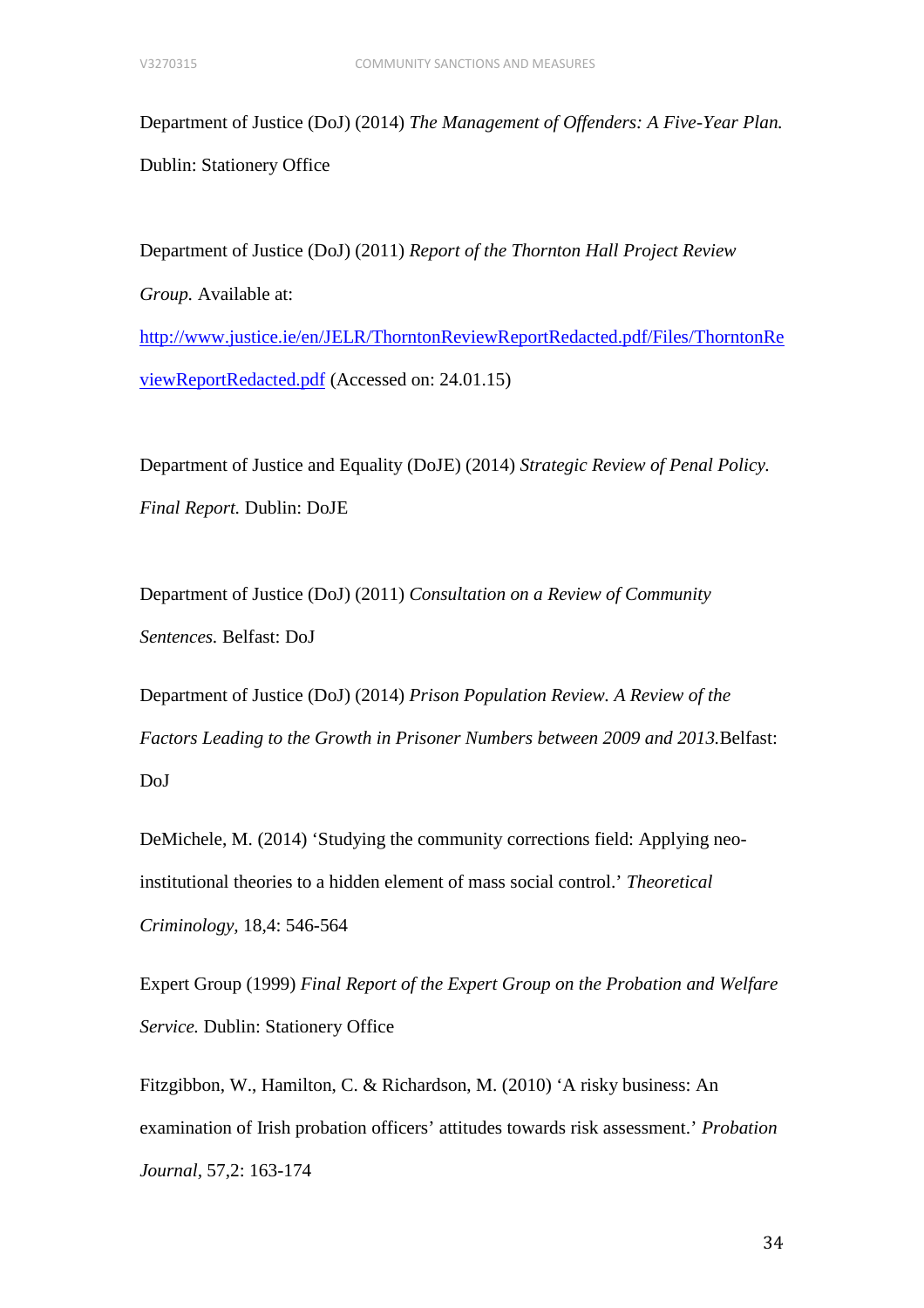Fulton, B. & Parkhill, T.(2009) *Making the Difference. An Oral History of Probation in Northern Ireland.* Belfast: PBNI

Fulton, B and Carr, N (2013) 'Probation in Europe: Northern Ireland.' Available at: [http://www.cepprobation.org/uploaded\\_files/Probation-in-Europe-2013-Chapter-](http://www.cepprobation.org/uploaded_files/Probation-in-Europe-2013-Chapter-Northern-Ireland.pdf)[Northern-Ireland.pdf](http://www.cepprobation.org/uploaded_files/Probation-in-Europe-2013-Chapter-Northern-Ireland.pdf) (Accessed on: 24.01.15)

Garland, D. (2001) *The Culture of Control: Crime and Social Order in Contemporary Society.* Oxford: Oxford University Press

Geiran, V. (2012) 'Managing change in Irish Probation: Prioritising resources through evidence-based principles, organisational development and collaboration.' *Eurovista,*  2,2: 61-69

Gormally, B., McEvoy, K. & Wall, D. (1993) 'Criminal Justice in a divided society: Northern Ireland Prisons.' *Crime and Justice,* 17: 51-135

Graham, I. & Damkat, I. (2014) *Court Prosecutions, Convictions and Out of Court Disposals Statistics for Northern Ireland, 2013.Research and Statistical Bulletin 14/2014.* Belfast: DoJ. Available at: [http://www.dojni.gov.uk/de/court-prosecutions](http://www.dojni.gov.uk/de/court-prosecutions-conviction-and-out-of-court-disposals-statistics-for-northern-ireland-2013-published)[conviction-and-out-of-court-disposals-statistics-for-northern-ireland-2013-published](http://www.dojni.gov.uk/de/court-prosecutions-conviction-and-out-of-court-disposals-statistics-for-northern-ireland-2013-published) Accessed on: 16.02.15

Healy, D. & O'Donnell, I. (2005) 'Probation in the Republic of Ireland: Contexts and Challenges.' *Probation Journal,* 52,1: 56-68

Healy, D. (2015 *forthcoming)* 'The evolution of community sanctions in the Republic of Ireland: Continuity, challenge and change.' In: G. Robinson & F. McNeill (Eds.) *Community Punishment in Europe.* Oxon: Routledge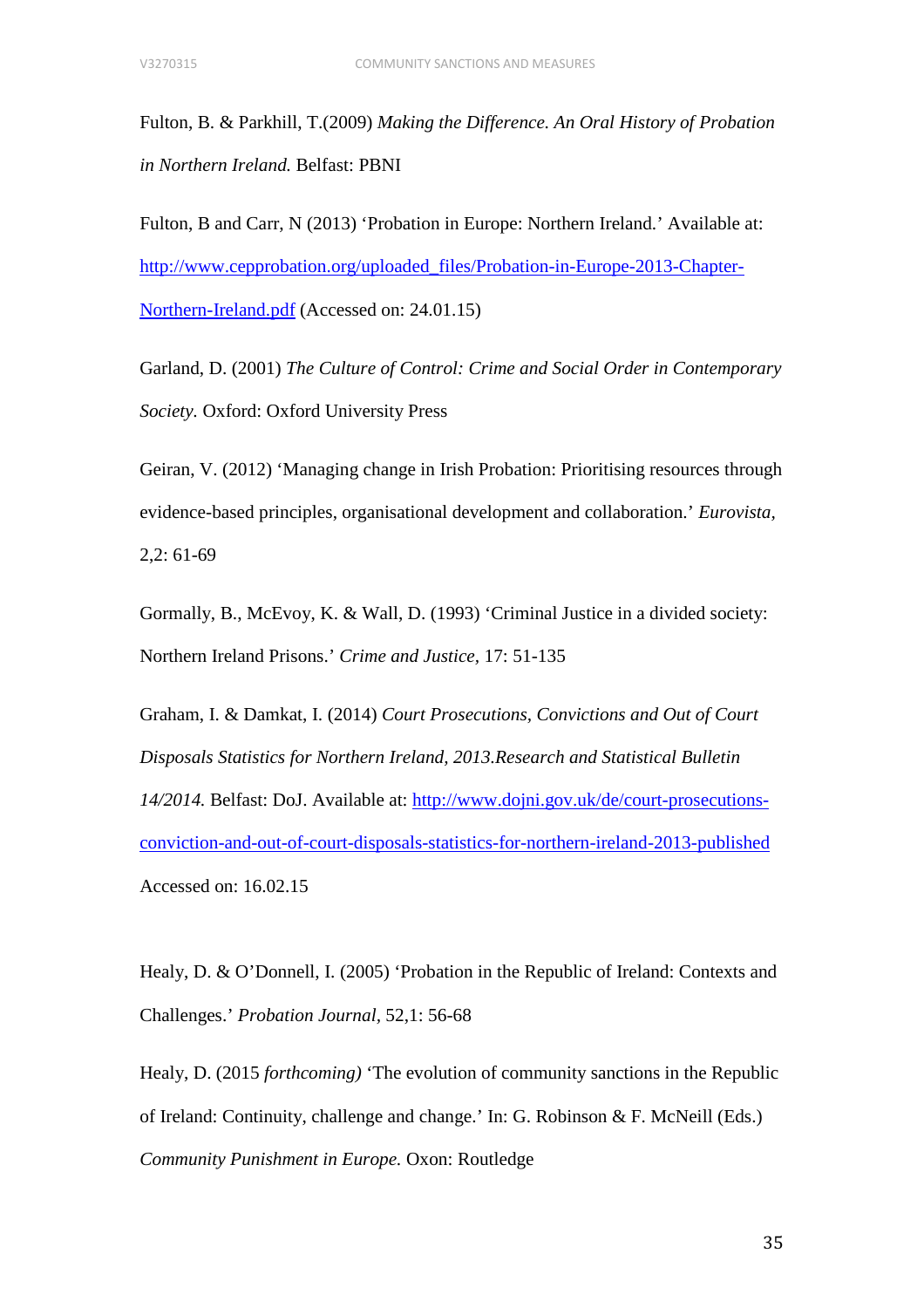Herberman, E.J. & Bonczar, T.P. (2014) *Probation and Parole in the United States,* 

*2013. Bulletin: NCJ 248029.* US Department of Justice, Office of Justice

Programmes, Bureau of National Statistics. Available at:

<http://www.bjs.gov/content/pub/pdf/ppus13.pdf> (Accessed on: 25.01.15)

Irish Penal Reform Trust (IPRT) (2010) *Community Sanctions. IPRT Position Paper 8.* Dublin: IPRT

Irish Prison Service and Central Statistic Office (2013) *Irish Prison Service & Central Statistics Office Recidivism Study 2013.* IPS and CSO. Available:

<http://www.irishprisons.ie/index.php/component/content/article/81-info/199> Accessed on: 01.12.14

Irish Prison Service (2014) *Irish Prison Service Annual Report 2013.*Available at: [http://www.irishprisons.ie/images/pdf/ar\\_2013.pdfA](http://www.irishprisons.ie/images/pdf/ar_2013.pdf)ccessed on: 27.01.15

Irish Prison Service and Probation Service (2013) *Joint Irish Prison Service & Probation Service Strategic Plan, 2013-2015.* Available at:

[http://www.justice.ie/en/JELR/Joint%20Irish%20Prison%20ServiceProbation%20Ser](http://www.justice.ie/en/JELR/Joint%20Irish%20Prison%20ServiceProbation%20Service%20Strategic%20Plan%202013-2015.pdf/Files/Joint%20Irish%20Prison%20ServiceProbation%20Service%20Strategic%20Plan%202013-2015.pdf) [vice%20Strategic%20Plan%202013-](http://www.justice.ie/en/JELR/Joint%20Irish%20Prison%20ServiceProbation%20Service%20Strategic%20Plan%202013-2015.pdf/Files/Joint%20Irish%20Prison%20ServiceProbation%20Service%20Strategic%20Plan%202013-2015.pdf)

[2015.pdf/Files/Joint%20Irish%20Prison%20ServiceProbation%20Service%20Strategi](http://www.justice.ie/en/JELR/Joint%20Irish%20Prison%20ServiceProbation%20Service%20Strategic%20Plan%202013-2015.pdf/Files/Joint%20Irish%20Prison%20ServiceProbation%20Service%20Strategic%20Plan%202013-2015.pdf) [c%20Plan%202013-2015.pdf](http://www.justice.ie/en/JELR/Joint%20Irish%20Prison%20ServiceProbation%20Service%20Strategic%20Plan%202013-2015.pdf/Files/Joint%20Irish%20Prison%20ServiceProbation%20Service%20Strategic%20Plan%202013-2015.pdf) (Accessed on: 27.01.15)

Irish Prison Service and Probation Service (2014) *Community Return: A Unique Opportunity. A Descriptive Evaluation of the first twenty-six months (2011-2013). Irish Prison Service and Probation Service Research Report 5. Available at:* [http://www.justice.ie/en/JELR/Community\\_Return\\_Study\\_Report\\_v3\\_9.pdf/Files/Co](http://www.justice.ie/en/JELR/Community_Return_Study_Report_v3_9.pdf/Files/Community_Return_Study_Report_v3_9.pdf) [mmunity\\_Return\\_Study\\_Report\\_v3\\_9.pdf](http://www.justice.ie/en/JELR/Community_Return_Study_Report_v3_9.pdf/Files/Community_Return_Study_Report_v3_9.pdf) (Accessed on: 27.01.15)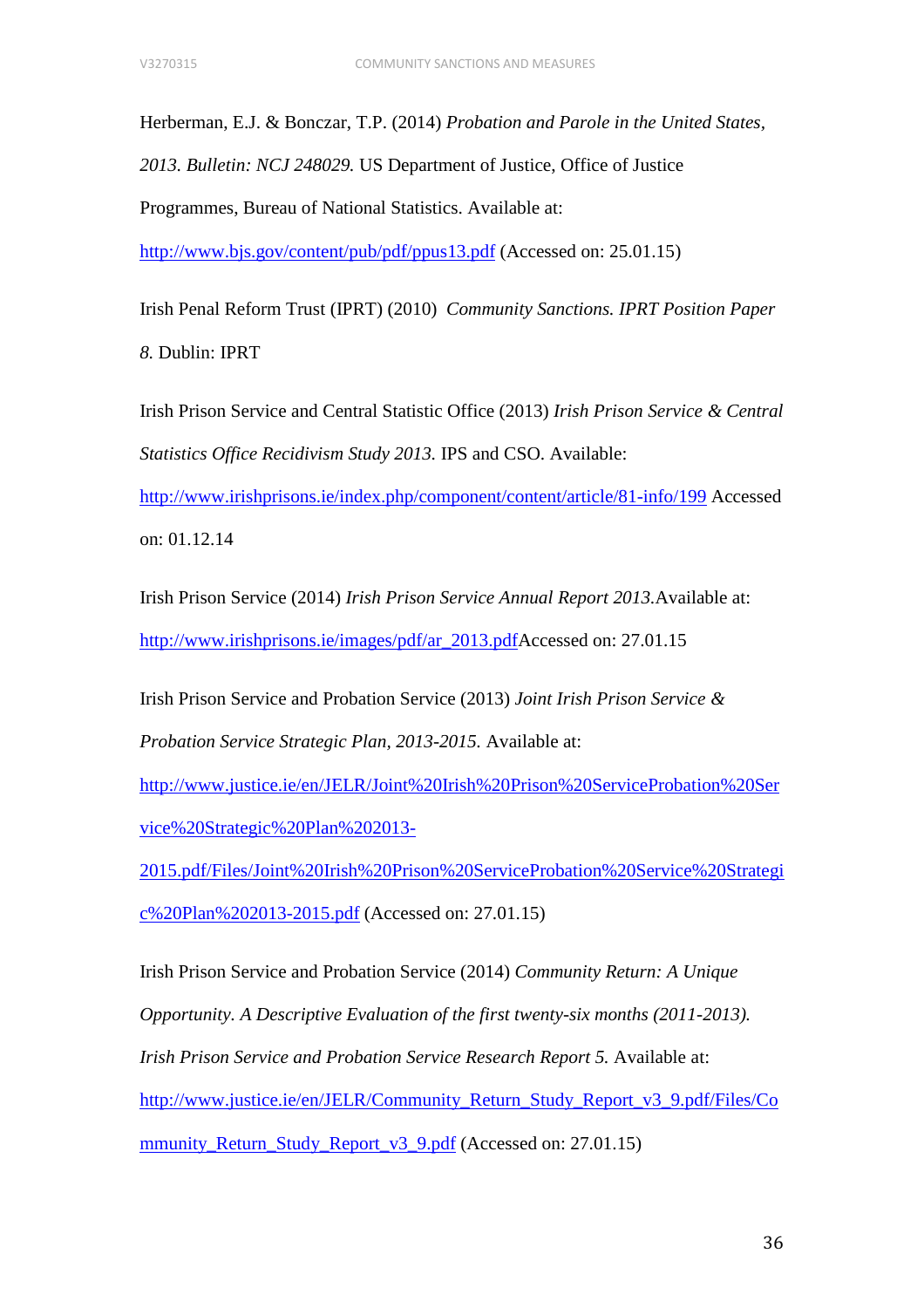Kilcommins, S., O'Donnell, I., O'Sullivan, E. & Vaughan, B. (2004) *Crime, Punishment and the Search for Order in Ireland.* Dublin: Institute of Public Administration

Law Reform Commission (2005) *The Court Poor Box: Probation of Offenders.*  Dublin: Law Reform Commission

McCarthy, J. (2014) ' Community Service at the Crossroads in Ireland.' *Irish Probation Journal,* 11: 124-155

McEvoy, K. (2001) *Paramilitary Imprisonment in Northern Ireland: Resistance, Management and Release.* Oxford: Oxford University Press

McNally, G. (2007) 'Probation in Ireland: A brief history of the early years.' *Irish Probation Journal,* 4: 5-24

McNally, G. & Burke, I. (2012) 'Implementation of the Framework Decision on the transfer of Probation Measures between States in the European Union.' *Eurovista,*  2,2: 70-77

McNeill, F. (2009) 'Probation, Rehabilitation and Reparation.' *Irish Probation Journal,* 6: 5-22

McNeill, F. & Beyens, K. (2013) *Offender Supervision in Europe.* Basingstoke: Palgrave Macmillan

McNeill, F. & Dawson, M. (2014) 'Social solidarity, penal evolution and probation.' *British Journal of Criminology,* 54,5: 892-907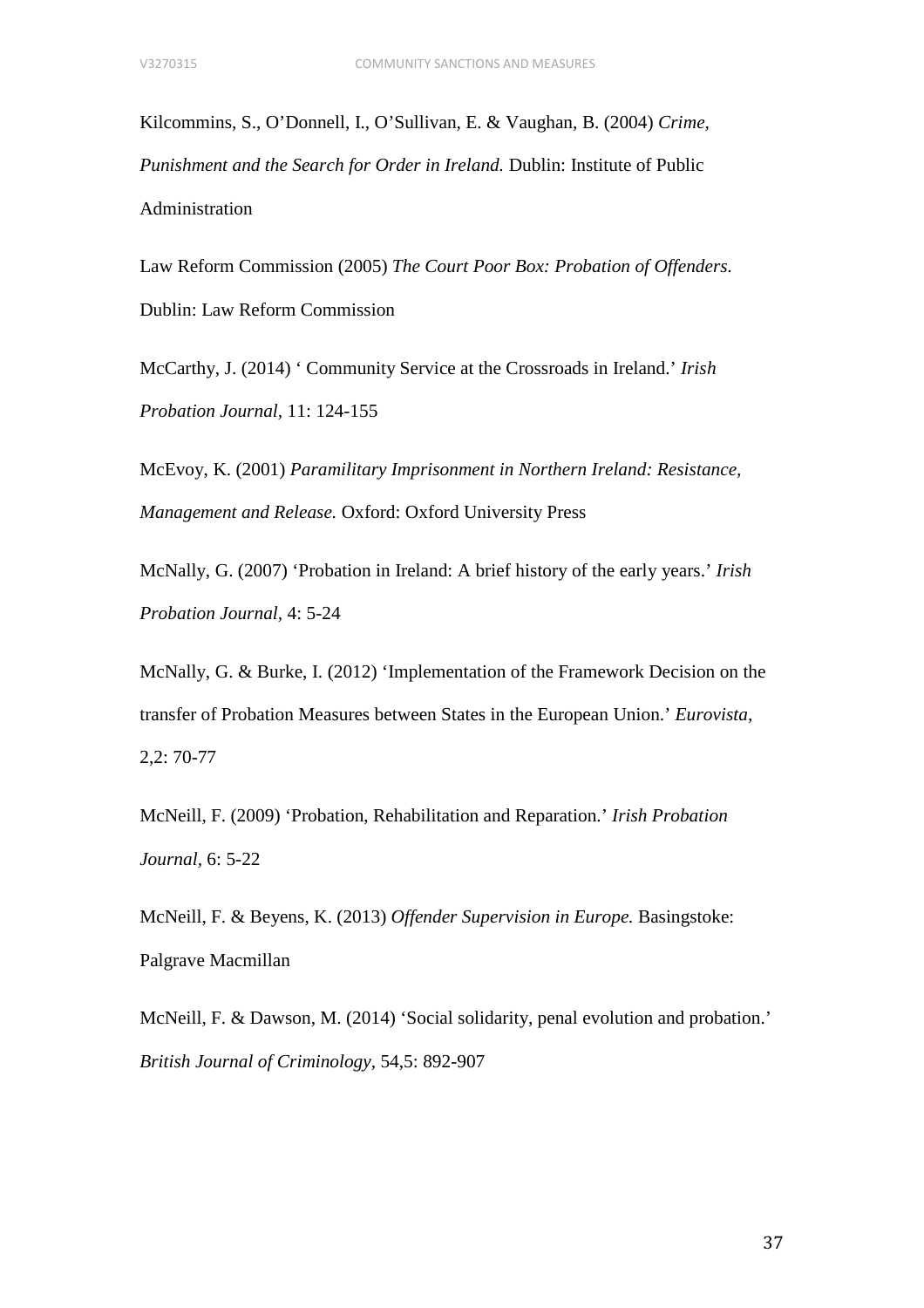McIvor, G. (2011) 'Reparative and restorative approaches.' In: A. Bottoms, S. Rex & G. Robinson (Eds.) *Alternatives to Prison. Options for an Insecure Society.* Oxon: Routledge (pp. 162-194)

Maguire, N. (2010) 'Consistency in sentencing.' *Judicial Studies Institute Journal,* 2: 14-54

Maguire, N. (2014) 'When is prison a last resort? Definitional problems and judicial interpretations.' *Irish Criminal Law Journal,* 24,3: 62-72

Maguire, N. & Carr, N. (2013) 'Changing shape and shifting boundaries – the media portrayal of probation in Ireland.' *European Journal of Probation,* 5,3: 3-23

Mair, G. (2004) 'Diversionary and non-supervisory approaches to dealing with offenders.' In: A. Bottoms, S. Rex & G. Robinson (Eds.) *Alternatives to Prison. Options for an Insecure Society.* Oxon: Routledge (pp. 135-161)

Mair, G. & Burke, L. (2012) *Redemption, Rehabilitation and Risk Management. A History of Probation.* Oxon: Routledge

Maruna, S. and A. King (2004) 'Public Opinion and Community Penalties', in A. Bottoms, S. Rex and G. Robinson (Eds.) *Alternatives to Prison: Options for an Insecure Society*. Cullompton: Willan Publishing (pp. 83-112)

Maruna, S. and King, A. (2008), 'Selling the Public on Probation: Beyond the Bib', *Probation Journal*, 55,4:337–351

Morgenstern, C. & Larrauri, E. (2013) 'European Norms, Policy and Practice.' In: F. McNeill & K. Beyens (Eds.) *Offender Supervision in Europe.* Basingstoke: Palgrave Macmillan (pp. 125-154)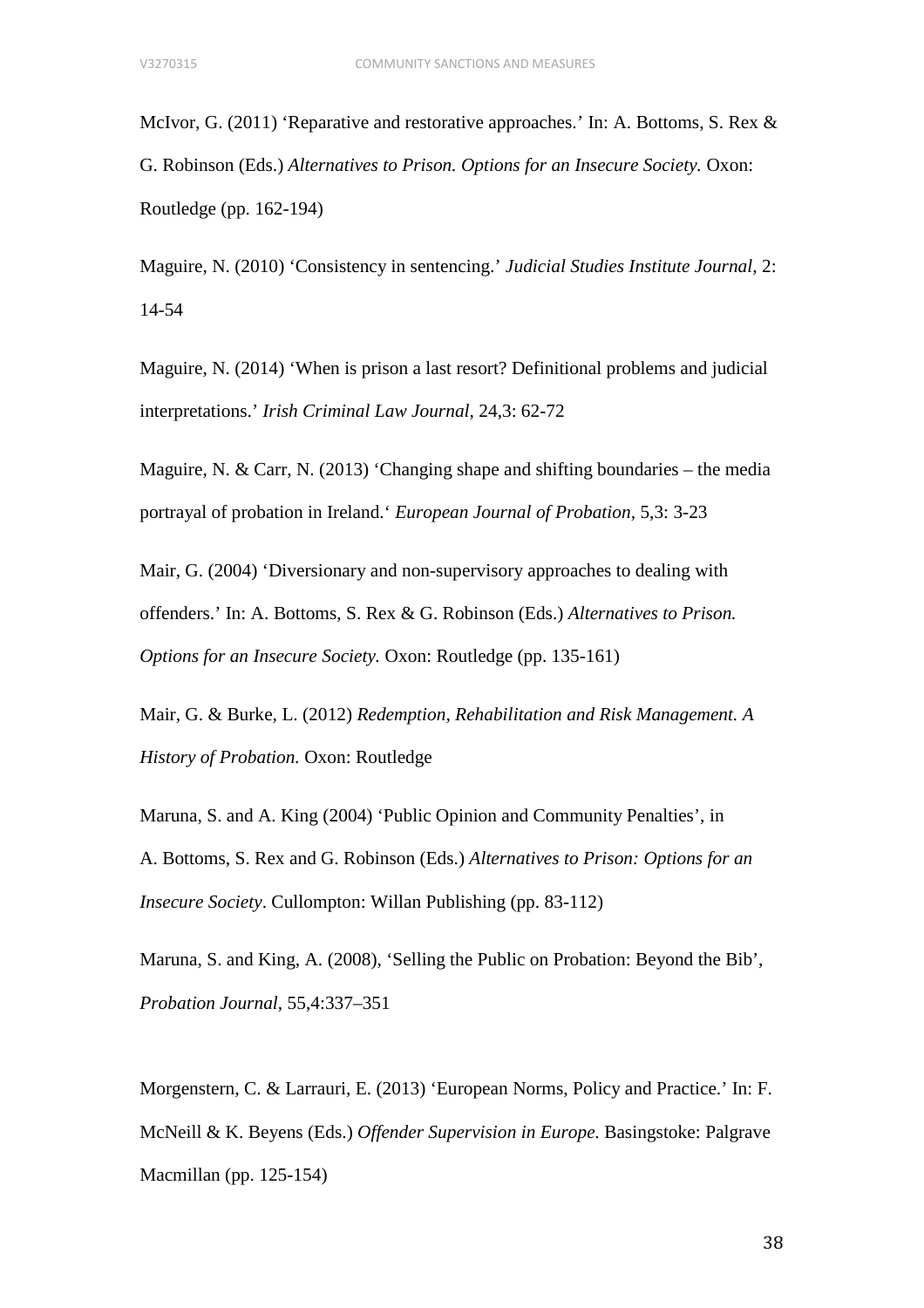Morris, A. (2002) 'Critiquing the critics: A brief response to the critics of restorative justice.' *British Journal of Criminology,* 42,3: 596-615

Northern Ireland Prison Service (NIPS) (2014) *Analysis of NIPS Prison Population from 01/10/13 to 31/12/14.*Available at: [http://www.dojni.gov.uk/index/ni-prison](http://www.dojni.gov.uk/index/ni-prison-service/nips-population-statistics-2/population-snapshot-2014.pdf)[service/nips-population-statistics-2/population-snapshot-2014.pdf](http://www.dojni.gov.uk/index/ni-prison-service/nips-population-statistics-2/population-snapshot-2014.pdf) (Accessed on: 27.01.15)

O'Donovan, D. (2008) 'Ireland' In: Van Kalmhout, A.M. & Durnescu, I. (Eds.) *Probation in Europe.* Nijemgen: Wolf Legal Publishers

O'Mahony, D. & Chapman, T. (2009) 'Probation, the state and community – delivering probation services in Northern Ireland.' In: L. Gelsthorpe & R. Morgan (Eds.) *Handbook of Probation.* Cullompton: Willan (pp. 155-178)

O'Malley, T. (2010) 'Time Served: The impact of sentencing and parole decisions on the prison population.' Paper delivered to the Irish Penal Reform Trust, Morrison Hotel Dublin, 28 June 2010. Available at:

[http://www.iprt.ie/files/Tom\\_OMalley\\_Presentation\\_IPRT\\_Open\\_Forum\\_28062010.p](http://www.iprt.ie/files/Tom_OMalley_Presentation_IPRT_Open_Forum_28062010.pdf) [df](http://www.iprt.ie/files/Tom_OMalley_Presentation_IPRT_Open_Forum_28062010.pdf) Accessed on: 27.01.15

O'Nolan, C. (2013) *The Irish District Court. A Social Portrait.* Cork: Cork University Press

O'Sullivan, E. & O'Donnell, I. (2012) *Coercive Confinement in Ireland: Patients, Prisoners and Penitents.* Manchester: Manchester University Press

Owers, A., Leighton, P.; McCrory, C.; McNeill, F. & Wheatley, P. (2011) *Review of the Northern Ireland Prison Service. Conditions, Management and Oversight of all Prisons .*Belfast: Prison Review Team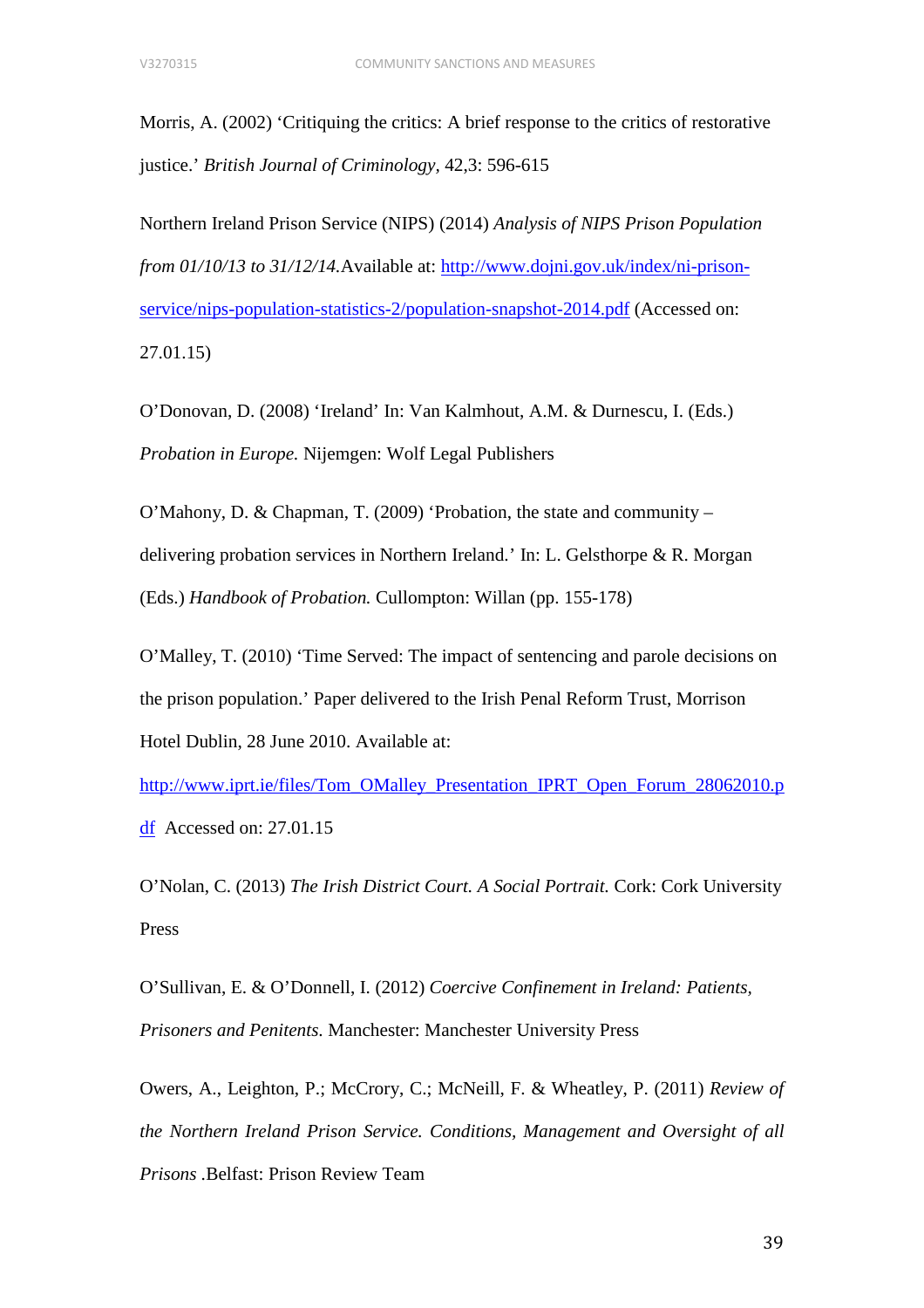Padfield, N. (2012) 'Recalling conditionally released prisoners in England and Wales.' *European Journal of Probation,* 4,1: 34-45

Padfield, N. &Maruna, S. (2006) 'The revolving door at the prison gate: Exploring the dramatic increase in recalls to prison.' *Criminology & Criminal Justice,* 6,3: 329-352

Parole Commissioners for Northern Ireland (2014) *Parole Commissioners for Northern Ireland. Annual Report 2013-2014.* Available at:

[http://www.parolecomni.org.uk/index/downloads-publications/annual-](http://www.parolecomni.org.uk/index/downloads-publications/annual-reports/pcni_annual_report_2013-14.pdf)

[reports/pcni\\_annual\\_report\\_2013-14.pdf](http://www.parolecomni.org.uk/index/downloads-publications/annual-reports/pcni_annual_report_2013-14.pdf) Accessed on: 27.01.15

PBNI (2012) *Best Practice Framework Incorporating Northern Ireland Standards.* Available at:

[http://www.pbni.org.uk/archive/Guide%20to%20Information/What%20are%20our%2](http://www.pbni.org.uk/archive/Guide%20to%20Information/What%20are%20our%20priorities/ServiceStandards/PBNIstandards_v1%2004.10.12.pdf) [0priorities/ServiceStandards/PBNIstandards\\_v1%2004.10.12.pdf](http://www.pbni.org.uk/archive/Guide%20to%20Information/What%20are%20our%20priorities/ServiceStandards/PBNIstandards_v1%2004.10.12.pdf) (Accessed on: 02.09.14)

PBNI (2014) *PBNI Caseload Statistics 2013/14.*Available at: [http://www.pbni.org.uk/archive/pdfs/About%20Us/Statistics%20and%20Research/Ca](http://www.pbni.org.uk/archive/pdfs/About%20Us/Statistics%20and%20Research/Caseload%20Statistics/Caseload%20Statistics%20Report%202013_14_Internet%20(3)%2007.05.14.pdf) [seload%20Statistics/Caseload%20Statistics%20Report%202013\\_14\\_Internet%20\(3\)](http://www.pbni.org.uk/archive/pdfs/About%20Us/Statistics%20and%20Research/Caseload%20Statistics/Caseload%20Statistics%20Report%202013_14_Internet%20(3)%2007.05.14.pdf) [%2007.05.14.pdf](http://www.pbni.org.uk/archive/pdfs/About%20Us/Statistics%20and%20Research/Caseload%20Statistics/Caseload%20Statistics%20Report%202013_14_Internet%20(3)%2007.05.14.pdf) (Accessed on: 27.01.15)

Phelps, M. S. (2013) 'The Paradox of Probation: Community Supervision in the age of mass incarceration.' *Law and Policy,* 35,1-2: 51-80

Probation Service (2013) *Probation Service Recidivism Study 2008-2013.* Dublin: Probation Service